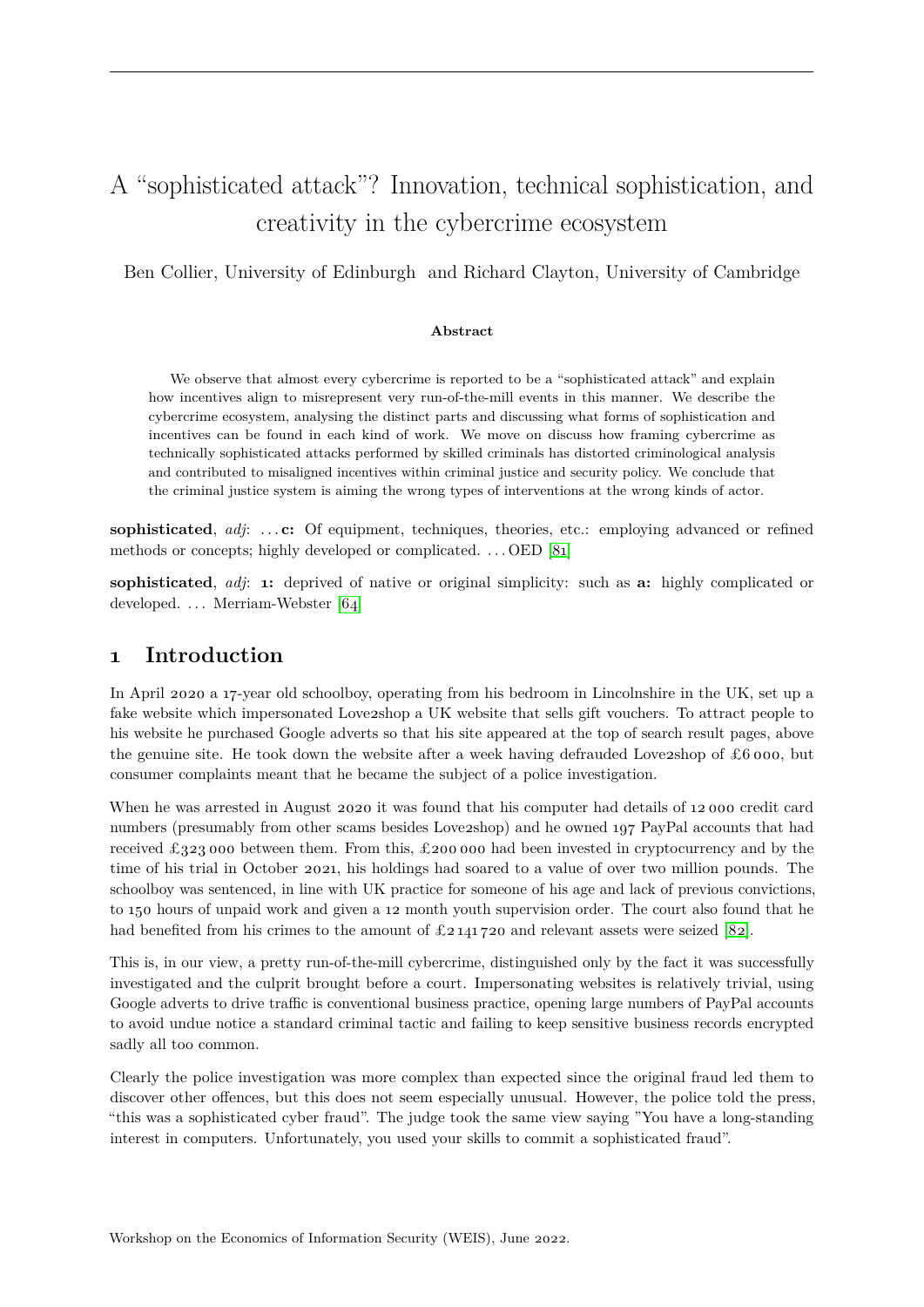This inflation of nomenclature is widespread. In October 2015 TalkTalk, a UK ISP, was hacked and customer details were stolen. In their FAQ, issued immediately after the attack was discovered, TalkTalk said:

We believed our systems were as secure as they could be. We work with world leading security experts and update our systems constantly. [. . . ] Unfortunately these criminals are very smart and their attacks are becoming ever more sophisticated [\[88\]](#page-20-2).

It subsequently emerged that the breach involved a 'SQL injection' attack that had been performed by various UK teenagers – viz the attack method was older than they were. TalkTalk was eventually fined a record-breaking £400 000 by the Information Commissioner for a "failure to implement the most basic cyber security measures [which] allowed hackers to penetrate TalkTalk's systems with ease." [\[36\]](#page-17-0).

As a further example of exaggeration and inaccuracy, just prior to the 2019 election, a UK Labour Party website was subjected to a trivial Denial of Service attack of the type that can be purchased for a few pounds from any number of services operating openly on the clearnet. Labour's website was hosted on a specialist Denial of Service protection system, but was using the lowest (and cheapest) level of protection, and it suffered several outages [\[87\]](#page-20-3). Nevertheless Niall Sookoo, the party's executive director of elections and campaigns told campaigners: "Yesterday afternoon our security systems identified that, in a very short period of time, there were large-scale and sophisticated attacks on Labour Party platforms which had the intention of taking our systems entirely offline. Every single one of these attempts failed due to our robust security systems and the integrity of all our platforms and data was maintained" [\[15\]](#page-16-0).

To be clear at the outset, we are not saying that there are no sophisticated cybercrimes, for example the Solarwinds attack involved forging SAML certificates which allowed the APT group "UNC2452/Dark Halo" access to many thousands or corporate and government websites and this was undetected for a considerable time [\[77\]](#page-19-1). Additionally, although not everyone would regard them as crimes, the Stuxnet malware had considerable technical sophistication (which is why it was studied so intently long before its actual purpose of disrupting Iran's nuclear programme was understood) [\[54\]](#page-18-0); and no-one could use any other word than sophisticated to read how the NSO Group's FORCEDENTRY attack proceeds by exploiting a PDF buffer overflow to utilise some obscure JBIG2 functionality to create a Turing complete computer out of virtual logic gates [\[16\]](#page-16-1).

In this paper we explore in Section [2](#page-1-0) why simple cybercrimes are being described as "sophisticated" and then in Section [3](#page-3-0) how this is distorting our approach to dealing with them. In Section [4](#page-5-0) we map out the different groups of cybercriminals and set out how sophisticated their activity might be. We discuss what this means for criminological theory in Section [5](#page-11-0) and for cybercrime policy in Section [6.](#page-12-0) We then survey how others have approached these issues in Section [7](#page-13-0) before concluding in Section [8.](#page-15-0)

### <span id="page-1-0"></span>**2 Defender incentives for mischaracterising sophistication**

It might be thought that cybercriminals always needed to employ sophisticated techniques in order to succeed. Sadly this is not the case. In 2011 the UK Government said that "80% or more of currently successful attacks exploit weakness that can be avoided by following simple best practice" [\[91\]](#page-20-4), (a statement often misunderstood to mean that following best practice would reduce cybercrime by 80%). Despite efforts to improve cybersecurity, there is little evidence so far of any overall change [\[14\]](#page-16-2).

Unsophisticated attacks work because almost every system is insecure at some level. The lower levels of architecture, standards, and protocols on which computer systems rely are very hard to change and inherit a range of vulnerabilities from early in their history. Fixing these often means altering basic aspects of how computers work – e.g. the 'capabilities' added by CHERI  $[q7]$  – but this requires huge resources and decades of research development, implementation, and then adoption. Above the hardware and operating systems are multiple complex levels of software within which the inter-level interactions are effectively infinite. Any implementation flaw is a potential insecurity – and once the nature of that insecurity is understood, attacks can be automated and placed into the hands of pretty much anyone. As Cisco's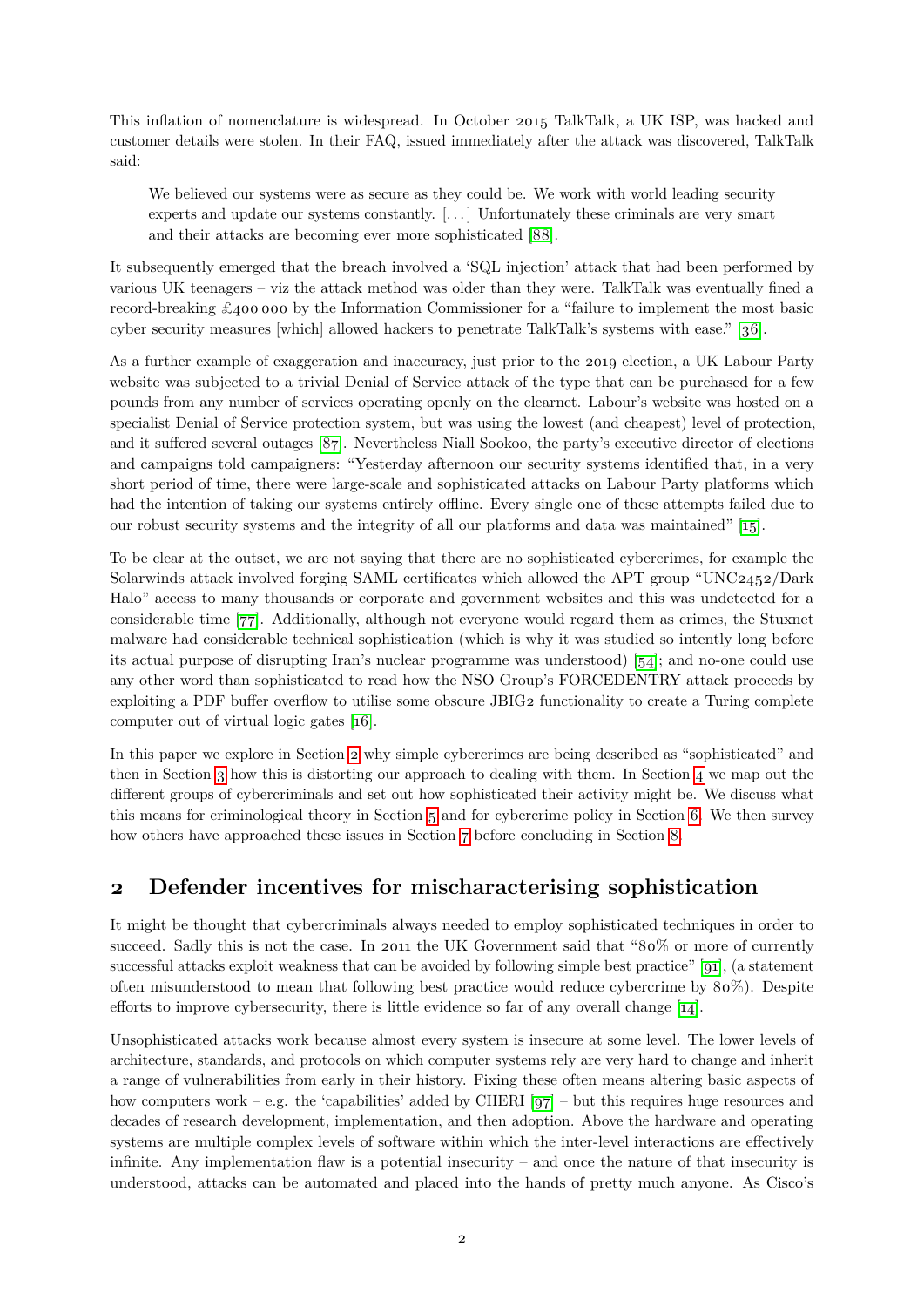Chairperson put it in 2015, "There are two types of companies: those who have been hacked, and those who don't yet know they have been hacked" [\[19\]](#page-16-3).

Almost everyone involved in cybercrime has an incentive to overstate either the impact of incidents, or their complexity, or both. The attackers want to project (to their peers, but not of course in an attributable way) an image of competence and success. Corporate victims will wish to claim that their attackers were so clever no-one could have withstood their attack and hence that they cannot be blamed for inadequate defences – hoping thereby to create the impression that civil suits for damages, or regulatory action, would be unreasonable. Even in private, the claim of sophistication may be maintained, as the company's IT Department claims that future problems are inevitable unless they receive substantial amounts of money to counter them.

If victims wish Law Enforcement to act then their losses may need to pass a predetermined threshold, which may require a creative approach to summing up costs, but it is also helpful to set out a narrative that the attack was so sophisticated that it should be investigated anyway. Law Enforcement are then incentivised to talk up the competence of the criminals to explain their lack of success in catching them, or occasionally, their own outstanding skill in making an arrest.

The wider security industry have clear incentives to talk up risk and the need for (their proprietary) sophisticated products to counter the sophisticated attacks – and individuals within the industry may find their career depends upon a regular output of blogs and BlackHat talks which detail exotic attacks; because explaining run-of-the-mill issues is too boring to make good PR for their company.

However, we are not necessarily suggesting that the commentary about the sophistication of cybercrimes is invariably a set of cynical misstatements. As Clarke's Third Law puts it: "any sufficiently advanced technology is indistinguishable from magic" [\[21\]](#page-16-4) and many of the people who are making the claims about sophistication have very limited exposure to the reality of modern cybercrime, failing to appreciate how commonplace most of the techniques and mechanisms being employed actually are. Perhaps the most egregious example of this gap between reality and perception in recent years concerned the Governor of Missouri, who in October 2021 ordered an investigation into a reporter on charges of 'hacking' for simply viewing the source code of a (poorly secured) government web page  $[51]$ <sup>[1](#page-2-0)</sup>

The reality is that what counts as sophisticated changes over time, as younger generations ('digital natives') use computers, smartphones and the Internet as an integral part of their everyday lives. UX (User eXperience) developments (both in licit and illicit technologies) and the circulation of 'How-to' guides have brought complex activities to the attention of many and within the competence of all. Activities that would have required substantial technical nous and persistence ten or twenty years ago, such as invoking a botnet, delivering search-based adverts for illicit services, or laundering money through cryptocurrency, are now routinely performed by neophytes.

This failure to understand the commonplace is compounded by an unnecessary emphasis by the experts on nit-picking jargon – many an unnecessary dispute over the difference between worms, trojans and viruses was resolved by calling them all malware, an etymological success that has seldom been repeated. There remains a delight in perpetuating jargon from underground Internet culture, often from more than 30 years ago (133t, p0wn, phishing), and (as we have already mentioned above) a clear tendency to get carried away by a wish to make every minor change to a crime type seem new and exciting – with its own new set of vocabulary: whaling, pharming, vishing, smishing, quishing etc.

Far from being a minor annoyance, this serves to distort understandings of cybercrime as a phenomenon, and to drive research and policy in less productive directions. The cybersecurity industry has clear incentives to inflate the apparent severity, sophistication, and 'fast-paced' nature of cybercrime – along with these narratives, minor variations in techniques are then picked up by a media well-aware of the appeal

<span id="page-2-0"></span><sup>&</sup>lt;sup>1</sup>It is worth noting, however, that the US Department of Justice in May 2022 announced a new policy that "good-faith security research should not be charged" under the Computer Fraud and Abuse Act [\[92\]](#page-20-5).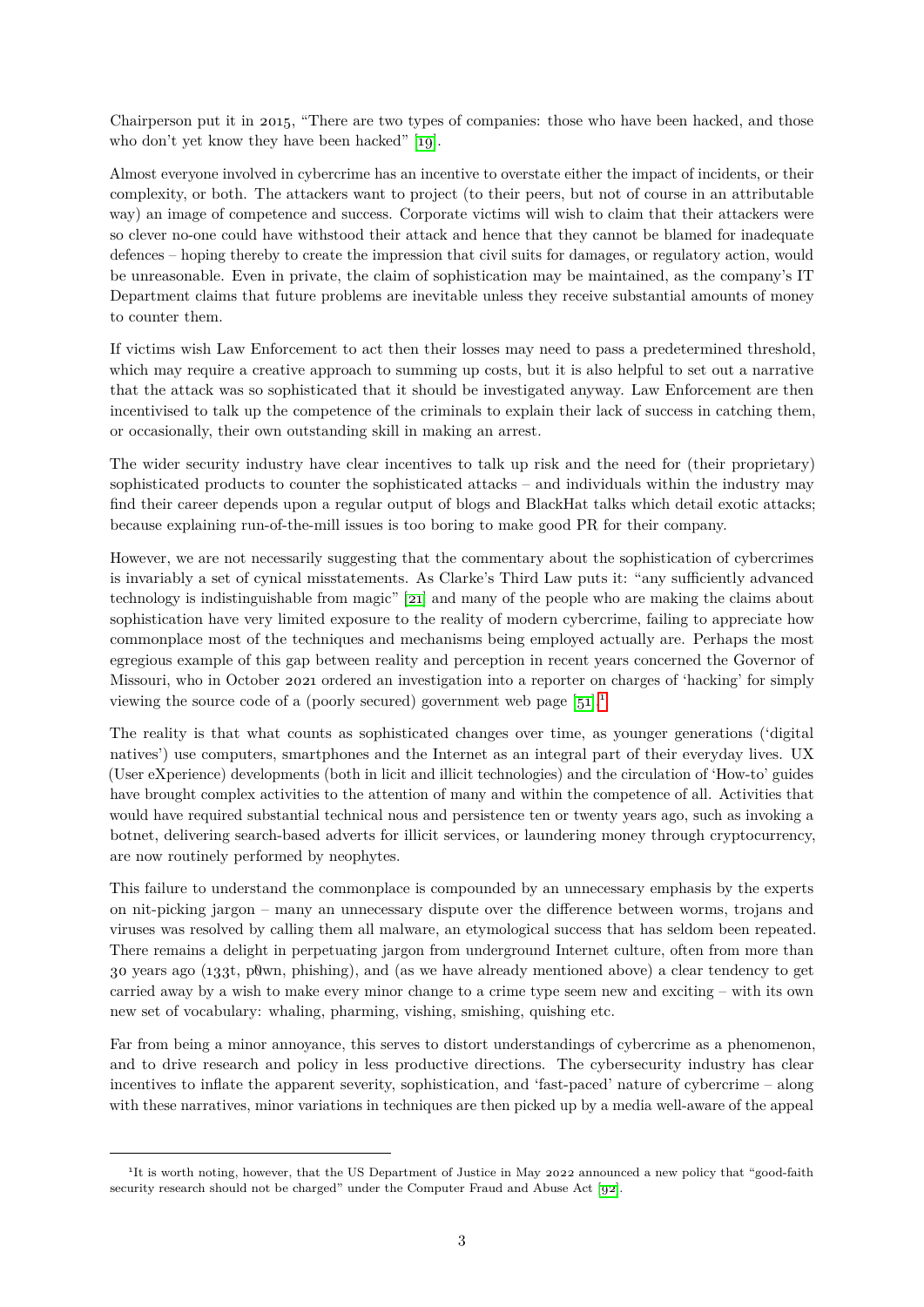to readers of a 'novel' cybercrime development. This then drives a vicious cycle between practitioners, policymakers, law enforcement, and academia, in which severity and sophistication are invoked but rarely systematically and empirically examined outside the incentive systems of law enforcement and private security. This has important consequences for how law enforcement and the broader criminal justice system respond to cybercrime, which we discuss in the following section.

In fact, following decades of innovation, transformation, and growth, cybercrime has now largely stabilised, making up around half of all acquisitive crime. However, the underlying vulnerabilities, technologies, and infrastructures have changed little in the last decade [\[5\]](#page-16-5). The main novelty in recent years has been ransomware actors changing focus from victimising individuals to attacking companies, and exfiltrating sensitive data to counter backup strategies. Additionally, mass leaks of password data has lead to a rise in 'credential stuffing' (trying a username/password against a wide range of websites) rather than just guessing passwords from a list of common choices. These represent significant changes in the organisation of existing forms of crime, rather than technically novel or sophisticated developments. Most of the perceived innovations in cybercrime of recent years (and even the much-vaunted changes to cybercrime over the course of the pandemic) involve changes in volume between different crime types, minor changes to delivery methods, or alterations in business models, illicit marketing and bait strategies, with the core crime itself following largely the same pattern and the same socio-technical underpinnings and vulnerabilities as before.

Notwithstanding that some commentators may just be ill-informed, the main reason for the overwhelming majority of cybercrimes to be described as 'sophisticated' is very clearly the incentives for doing so. For over a decade misaligned incentives have been seen as a key factor in failures to defend against cybercrime [\[66\]](#page-19-2). In this case, however, all the incentives are aligned and although policy makers clearly understand that there is a still a need to get the basics right (to prevent 80% of cybercrime being trivial to perform) this message has to fight against the conception that nothing in this space could ever be seen as trivial.

## <span id="page-3-0"></span>**3 Why does sophistication matter?**

The level of technical sophistication of a crime is *important* and this has real relevance for criminal justice policy and practice. In this section, we briefly discuss the relevance of cybercrime sophistication in judicial and policing contexts.

#### **3.1 Sophistication and the courts**

When cybercrimes go to court, perceived sophistication can be an aggravating factor. In the UK cybercrime falls under the Computer Misuse Act – and, while technical sophistication is not directly listed as an 'aggravating factor' to be considered in sentencing, judges do take this into account (as we noted above). It also forms one of the aspects in determining the Public Interest component used by the Crown Prosecution Service when deciding whether to prosecute:

"The level of sophistication used, particularly sophistication used to conceal or disguise identity (including masquerading as another identity to divert suspicion)" [\[27\]](#page-17-1)

The approach is to assume that sophistication generally corresponds to a higher perceived seriousness and culpability of the offence, as more technical offences are assumed to have higher rates of foreknowledge, planning, organisation, and commitment on the part of the offender, and to be more generally "involved, with a higher degree of mens rea and likelihood of re-offense".

In a US legal context, sophistication is more explicitly brought in at the sentencing process for cybercrimes, acting as an *enhancement* (i.e. a factor which increases the mandatory minimum sentence applicable). As Kessler sets out in a recent overview paper on US cybercrime sentencing [\[46\]](#page-18-2), for Section 1030 (cybercrime) offences, enhancements from Section  $2B1.1(b)(10)$  will apply in many cases, including: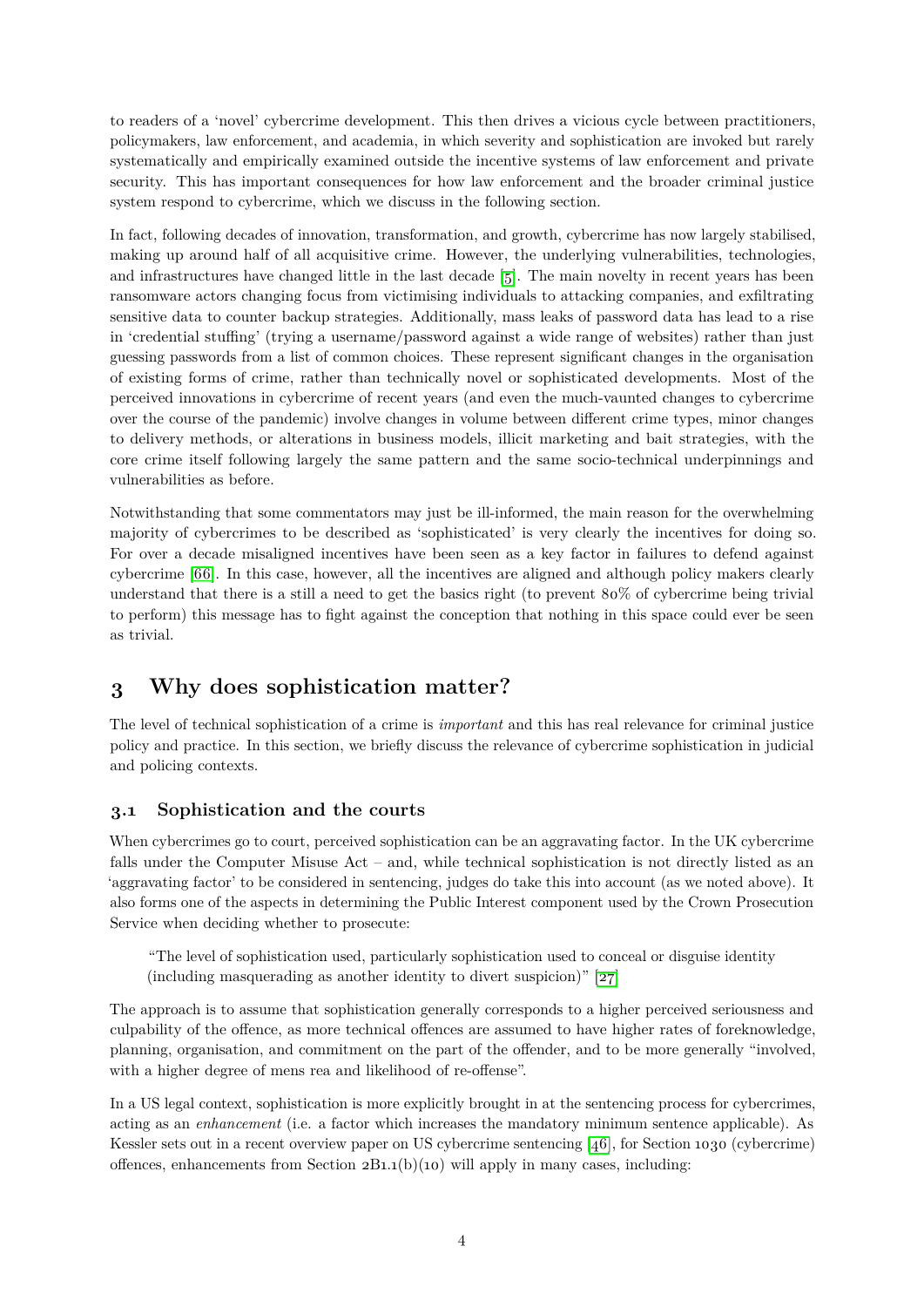[use of] "sophisticated means" – and "especially complex or especially intricate offence conduct pertaining to the execution or concealment of an offence"

And similarly, enhancements from Section 3B1.3 apply to many Section 1030 offences:

"the use of a special skill... not possessed by members of the general public and usually requiring substantial education, training, or licensing"

This is drawn from US legislation regarding fraud prosecutions, in which 'sophisticated means' was brought in during 1998 as a way of distinguishing particularly harmful and difficult-to-detect offences. In practice, the application at sentencing of the 'sophisticated means' enhancement makes imprisonment of some length likely to occur for very low-level fraud, increases sentences by around 6 months for minor fraud, and prolongs sentence length by up to 20 or 30 months for major fraud [\[12\]](#page-16-6). The rationale behind this enhancement operates on an economistic deterrence logic: more sophistication in the commission of offences is generally deemed to correspond to a lower likelihood of detection and arrest. Thus, harder-to-catch crimes accrue increased punitive sanctions in order to attempt to increase the perceived risk in the risk-benefit calculus of the prospective offender. A separate justification operates on a moral logic – that sophisticated crimes are likely to involve more premeditation and hence culpability [\[12,](#page-16-6) [17\]](#page-16-7).

Interestingly, the percentage of frauds assessed by the courts as sophisticated more than tripled from 2.9% in 2005 to 11.7% in 2013 [\[12\]](#page-16-6). Baer's scholarship on the enhancement argues that, rather than fraud crimes themselves becoming generally more sophisticated, a process of net-widening or 'sentencing creep' has occurred. The bar for sophistication has progressively dropped over time, with advancements in technology significantly simplifying means which previously would have required substantial sophistication to execute [\[12,](#page-16-6) [17\]](#page-16-7). Accordingly, the judicial practices of a range of actors have progressively moved to encourage the use of this enhancement more and more broadly over a period of several years [\[12\]](#page-16-6). In our view, a very similar process appears to be occurring for cybercrime.

Although legal scholarship has for some time recognised that there is a distinction between tool-creating and tool-using forms of cybercrime in terms of sophistication  $[45]$ , sophistication is itself a slippery concept, and, as we discuss in this paper, the rise of volume cybercrime (and an increasingly stabilised cybercrime ecosystem) has further complicated assessments of sophistication by non-technical experts.

#### **3.2 Sophistication and the police**

For 'volume' cybercrime, the police (in the UK and elsewhere) not only arrest and prosecute those found to have committed particular crimes, but can also invoke a range of preventative and pro-active forms of intervention, such as 'restorative' reparation of harm caused, or attempts to encourage a a pro-social identity and a change in behaviour.

The police use 'diversion programmes', although unlike most diversionary work, police attempts at diversion generally focus more on 'net-widening' than true diversion, which aims at keeping people out of the criminal justice system and preventing from them being drawn further into law enforcement contact [\[22,](#page-16-8) [63\]](#page-19-3). The emphasis within policing is on preventative rationales, generally involving some form of surveillance in order to identify those at most risk of committing particular kinds of crime, and then subsequently the delivery of targeted interventions. The perception that cybercrimes involve significant technical skill has generally meant that the profile of an 'at-risk' young person includes an interest in computer science and technical skill with computers, along with other factors, such as an autism diagnosis [\[79\]](#page-20-6). However, there is no evidence linking ASD conditions with a heightened risk of engaging in cybercrime, and this hypothecated relationship itself is held to operate through increased focus and hence ability to develop technical skills, which may also be a misapprehension [\[55,](#page-18-4) [58\]](#page-18-5).

Targeted interventions are focused on young people who have already begun to commit more serious forms of crime, although they may not have received a custodial sentence. These involve reparative measures where harm has been done, along with additional support and training. The aim is to repurpose deviant skills towards positive ends (the poacher-turned-gamekeeper hypothesis), which has been a particularly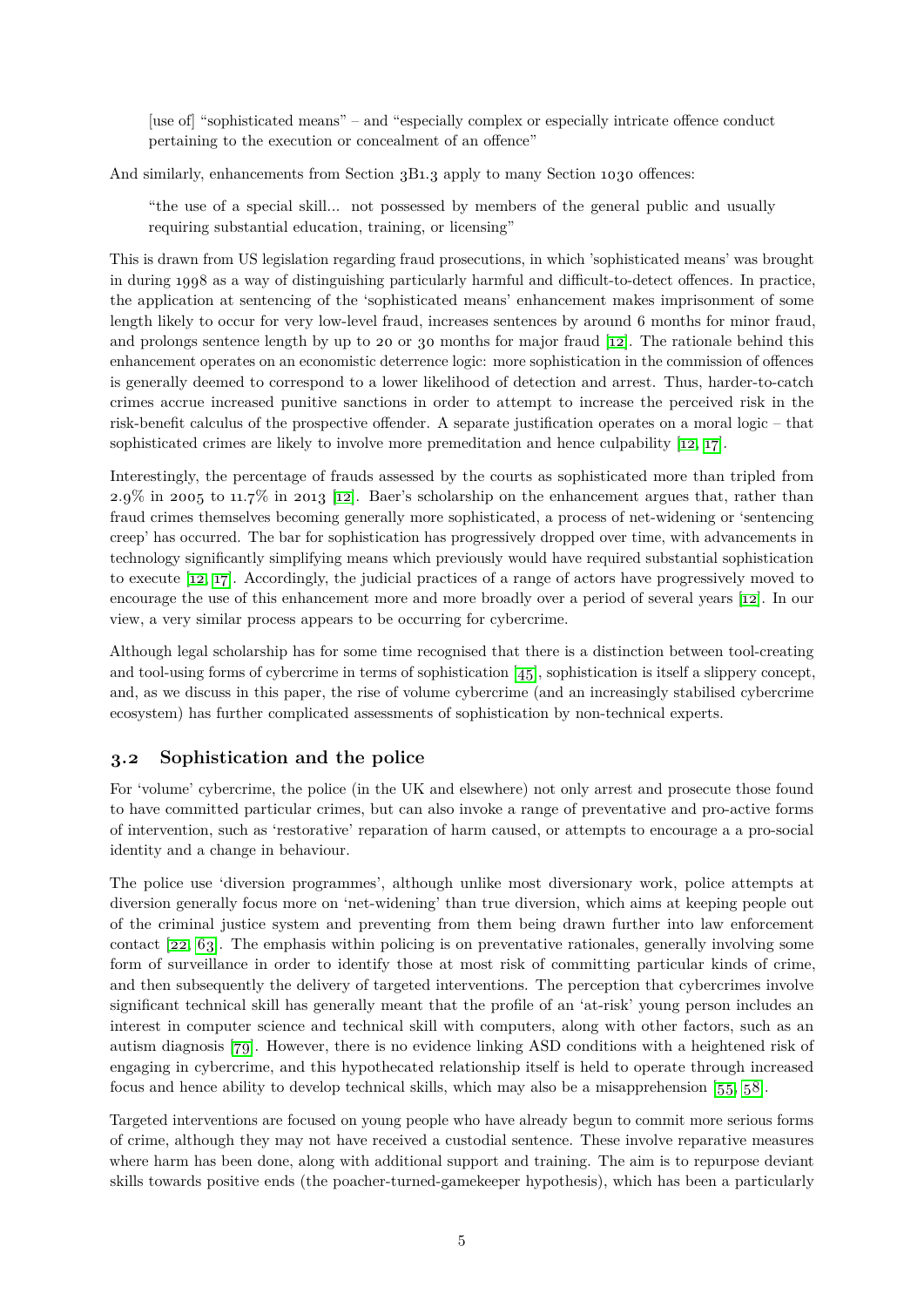influential perspective for cybercrime preventative programmes, such as encouraging young people towards a career in cybersecurity, or mentorship programmes involving industry [\[79\]](#page-20-6).

Decisions around enforcement and punishment still tend to be shaped by the idea that those who commit cybercrime are somehow *different* from those who commit other forms of crime – possessed of important marketable skills which could be repurposed to socially positive ends. While a diversion is no doubt a more socially positive approach when compared to punitive imprisonment-based sentences, assumptions around the skills of young people involved in cybercrime may mean that diversionary or desistance programmes are assuming substantially more technical skill than may actually be evident. Few of the people approached by the police for these diversionary programmes have the skills required by the cybersecurity industry – or necessarily any interest in learning them. Conversely, the skills developed by most people involved in cybercrime are those required to run a small business – marketing, customer management, and the development of a profitable business model [\[62,](#page-19-4) [67\]](#page-19-5).

### <span id="page-5-0"></span>**4 Mapping cybercrime as an ecosystem**

We now discuss groups doing distinct kinds of work within the cybercrime ecosystem. We treat these groups of workers in a roughly descending order of *technical* 'sophistication', but outline the distinct forms of sophistication, innovation, and creativity which are evident in each. For each grouping, we discuss the kind of work involved, the role the group plays in the cybercrime ecosystem, what levels of technical or other sophistication might be expected, and, finally, how this shapes the incentives and other economic factors at play.

### **4.1 Hacking – basic research and paradigm shifts**

Popular culture considers all cybercriminals to be hackers – experts in computer systems who are continuously identifying and deploying new attack methods. In reality, the number of people with the resources, organisational support, creativity, skills, and training to innovate in this manner is tiny.

The reverse, that all hackers are cybercriminals, is vigorously disputed by those who point to the intellectual appeal of a deep understanding of systems and bending them to their will – but the vocabulary battle is pretty much over and so we have to describe the non-criminal activities as "ethical hacking", or, formerly, "white-hat hacking" in order to avoid complete confusion.

Research into IT system vulnerabilities and their disclosure is a part of a widely-accepted theory, practice, and ideology of security [\[98\]](#page-21-1). It is hypothecated that there is an arms race between competing nation states and other actors with the capabilities to do this kind of research. However, unlike the nuclear arms race, the exploits that are discovered are actually used day to day, and once 'in the wild' they are inevitably taken up by malicious actors. Hence, the theory goes, we need to race ahead and make the vulnerabilities and mitigations public through a vulnerability disclosure infrastructure and thereby make the Internet a more secure place. However, whether this theory can be shown to be true seems to depend on the assumptions one makes and how faithful the modelling is to the real world  $[9, 10, 35, 75, 76, 78]$  $[9, 10, 35, 75, 76, 78]$  $[9, 10, 35, 75, 76, 78]$  $[9, 10, 35, 75, 76, 78]$  $[9, 10, 35, 75, 76, 78]$  $[9, 10, 35, 75, 76, 78]$  $[9, 10, 35, 75, 76, 78]$  $[9, 10, 35, 75, 76, 78]$  $[9, 10, 35, 75, 76, 78]$  $[9, 10, 35, 75, 76, 78]$  $[9, 10, 35, 75, 76, 78]$ .

We can conceive broadly of two kinds of novelty or innovation at this level. Much as in other forms of primary industrial research, most 'discoveries' or advances are piecemeal – rather than entirely new kinds of vulnerability. The day-to-day work tends to involve minor progress, with a focus on new occurrences of bugs that follow well-established patterns, new ways (or new places) to exploit existing vulnerabilities, or working through the potential 'attack space' of a novel vulnerability discovered by another group. While some of this work still requires substantial manual effort and creative practices, there is a large automated component, involving, for example, scanning through every possible call on an API in different contexts and measuring behaviour, or developing security frameworks for particular organisational contexts [\[99\]](#page-21-2). Much of this work cannot really be seen as technically sophisticated although this does not stop it being skilled or valuable, in many senses, as it forms the bedrock of much industry practice – given the importance of patching or mitigating relatively well-known vulnerabilities.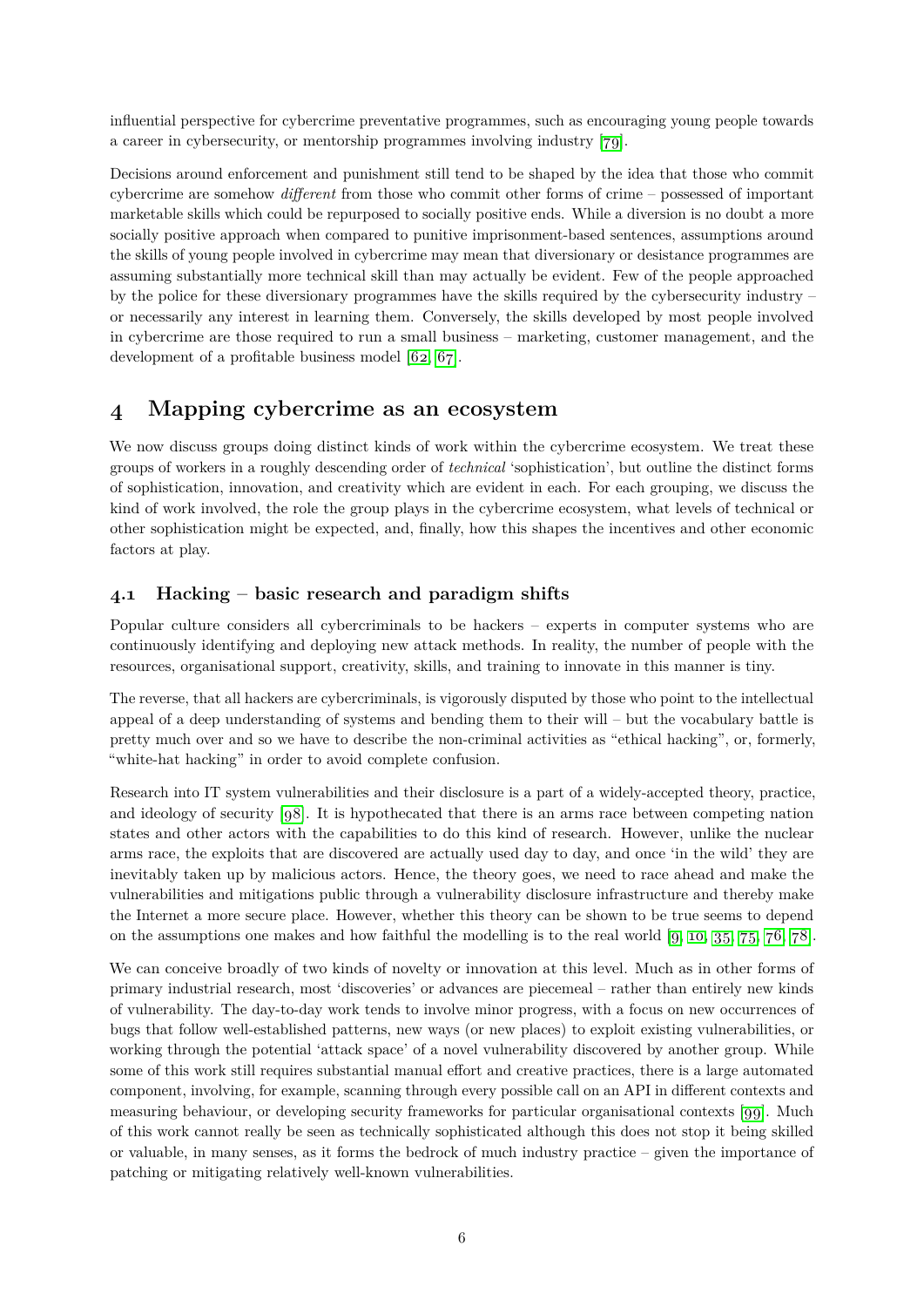The second type of attack 'discovery' can be conceived of as a 'paradigm shift'  $[28]$  – one which opens up an entirely new attack space and hence transforms the landscape. Genuinely novel attack types are very rarely created by criminals and first identified in the wild; they are usually found by academics and security professionals (who publish the details) or nation states (who do not). The discoveries are essentially 'science' and the attacks involved are almost invariably 'sophisticated'. Rather than 'lightning flash' innovation, these developments are themselves often the result of decades of piecemeal advances [\[83\]](#page-20-8).

This again mirrors the literature on paradigm shifts in industry – where a novel discovery or innovation upends the landscape, but often requires substantial investment even after discovery before it becomes competitive. As with industrial research, it takes substantial effort and expense to plough new territory within a novel paradigm, as actors learn the ropes, implement tools and develop processes. Despite the immense difficulty a novel paradigm faces at these early stages in becoming competitive with existing technologies (often called the sailing ship effect [\[39\]](#page-17-4)) there is also a well-developed literature on the benefits which accrue to those who switch early and are able to establish themselves [\[29,](#page-17-5) [11,](#page-16-11) [31\]](#page-17-6)).

Once discovered, new vulnerabilities can become widely known very quickly – academic (and industry) publishing incentives, media ecosystems and the complexities of vulnerability disclosure often combine to make a new attack (with explanatory website, cutesy name and logo) front page news. Most of the truly novel attacks – e.g. rowhammer  $\left[47\right]$  – are never used at any scale in the wild or it may take years before people understand them sufficiently to turn them into something applicable to the cybercrime ecosystem [\[3\]](#page-15-1). However, in the, thankfully, fairly rare cases when the 'attack' consists of pointing out a trivial-to-exploit vulnerability in a widely deployed software component then it may be only a few hours before very large numbers of systems are being successfully attacked and real damage is being done – examples are 'Heartbleed' (a 2014 SSL vulnerability that exposed the contents of server memory) [\[70\]](#page-19-8) and 'Log4jShell' (a 2021 vulnerability in a Java logging component that allowed attackers to run their code on servers) [\[60\]](#page-19-9).

Most of the basic research into attack methods is not of itself illegal, and the people who do it rarely appear in court when the law is broken. More common is the threat of civil action by the vendors of devices whose customers suddenly find themselves at risk [\[32\]](#page-17-7). This form of hacking is undoubtedly sophisticated in the technical sense – requiring deep knowledge of technical systems, architecture design, and principles of computing. While creativity is undoubtedly important, as with any primary scientific research, the environment for innovation relies on substantial resources, time, patience, and supportive teams to help write research grant proposals and carry out administrative work, and purchase expensive tools. Despite the counter-cultural ethics and aesthetics which draw some people into this work and which still animate the lives of conferences like PETS, WWW, or BlackHat, this kind of hacking has more or less entirely moved out of the scrappy spaces of bedroom experimentation and online deviance. Instead, it is largely the preserve of nation state espionage agencies, academic research institutes, and some private security companies.

The incentives and economic forces driving vulnerability research and disclosure are complex. However, we argue, the vulnerability economy is only one part of a wider ecosystem, the other components of which are driven by their own economic, technical, and cultural forces. As we discuss now, these vulnerabilities and mitigations are not ready-to-use at the moment of disclosure, instead providing the raw materials for communities of security practice (both offensive and defensive) and for the tools which underpin cybercrime and security.

#### **4.2 Skilled actors, penetration testers and APTs**

Although vulnerability research is a crucial central component of the wider cybersecurity ecosystem, it is also very much its own domain: time-consuming, specialised, and to most, fairly arcane. As a result, it is rare to see primary vulnerability researchers (even those working for nation state attack groups) using their attacks in practice themselves. While a vulnerability can be successful exploited under lab conditions, using it in practice to comprise computer systems involves rather a different kind of sophistication – the skills of the information security professional.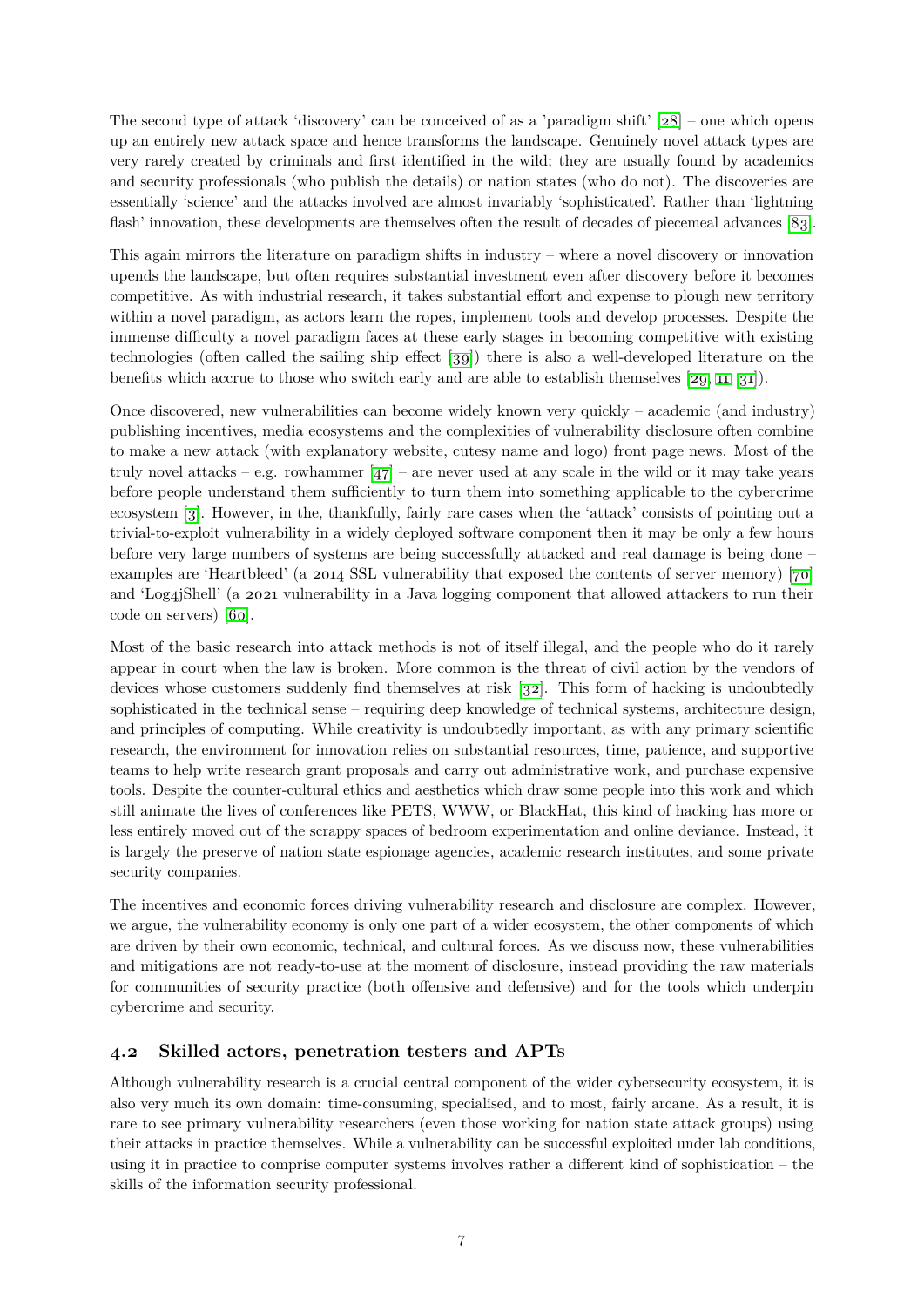Many large companies attempt to keep their systems secure by 'penetration testing' – a 'red team' is permitted to use any and all techniques to break into the company's systems, whilst a 'blue team' is responsible for defending the systems, by keeping software up-to-date, ensuring configurations are secure and monitoring for unusual events [\[85\]](#page-20-9). The company may also extend the reach of their red team by operating a 'bug bounty' system where they will pay third parties who report insecure systems to them.

At the same time, the systems may be being attacked by criminals or by so-called APT groups. Those who succeed in carrying out these attacks generally have a similar skillset to 'red teamers', involving a knowledge of attack techniques and tools, practical skills in intrusion, and a wealth of tacit knowledge gained through experience. On the criminal side, threat actors generally work in teams or gangs, often associated with existing networks who facilitate cashing out, supportive activities (such as maintaining infrastructure and dealing with victims through elaborate 'customer service' operations) and monetisation. APT stands for Advanced Persistent Threat but we use the term here, as do many others, as a catchall for groups operating in the interests of states rather than specifically for their own enrichment. Although separated in terms of capabilities and explicit state support, in fact these groups are sometimes more connected than one might assume, with some criminal groups operating with tacit state support (or at least disinterest) as long as they focus their activities abroad.

All these groups are almost invariably using a playlist of known exploits in attempting to compromise their current target. They may string these exploits together in innovative ways, but in essence the task being performed is derivative of other people's innovations. Indeed, it is a commonplace to stress that the real threat posed by APT groups is hardly 'advanced' at all, but is dangerous only by its persistence – and that sooner or later a defensive lapse will give them success.

Penetration testing is often promoted (you can get paid for doing exactly what you currently do for free, and as a bonus we won't put you prison) to youngsters at an early stage of their criminal career [\[79\]](#page-20-6). However, there is somewhat of a difference in the skills required of an employee who is going to create a report listing all the flaws that a company needs to fix, and a cybercriminal who can enjoy considerable success by running a small number of exploits against a large number of targets, some percentage of which will be vulnerable. Hence, the youngsters may require considerable training before they are useful in their new role. In fact the defenders (the 'blue teams' mentioned above) are likely to have far more training, skill, resources than most of the attackers, but asymmetries caused by huge attack surface and the reality that attackers 'only have to be lucky once' will often make this irrelevant.

There is considerable sophistication at this level of practice, focused on professional knowledge rather than necessarily the arcane IT systems expertise which underpins exploit development. Although practitioners often have a fairly deep knowledge of computer systems, with a good understanding of the functions and interrelations between different kinds and layers of system, many of the skills involved are focused on project management, organisation, and learning practice frameworks (either in the context of a corporate environment, or a deviant one). The skills involved in carrying out or defending against an attack involve both social and technical capabilities, and this is where we do observe creativity, with forms of social engineering and technical vulnerabilities combined in novel and creative ways [\[85,](#page-20-9) [32\]](#page-17-7).

Although this group are not developing sophisticated new types of attack, they may demonstrate considerable sophistication when they create PoCs<sup>[2](#page-7-0)</sup> to automate their work. Even more sophistication is required to 'reverse engineer' a software patch to deduce what vulnerability is being fixed and only then generate the PoC that can be used to check for unpatched devices. Crimeware authors and APT actors naturally move beyond a mere PoC, which just reports that a device is vulnerable, into developing code that can actually exploit that vulnerability.

<span id="page-7-0"></span><sup>2</sup>Proof of Concept programs that demonstrate that an exploit that has been documented in general terms (perhaps in a CVE document) will work against a particular device.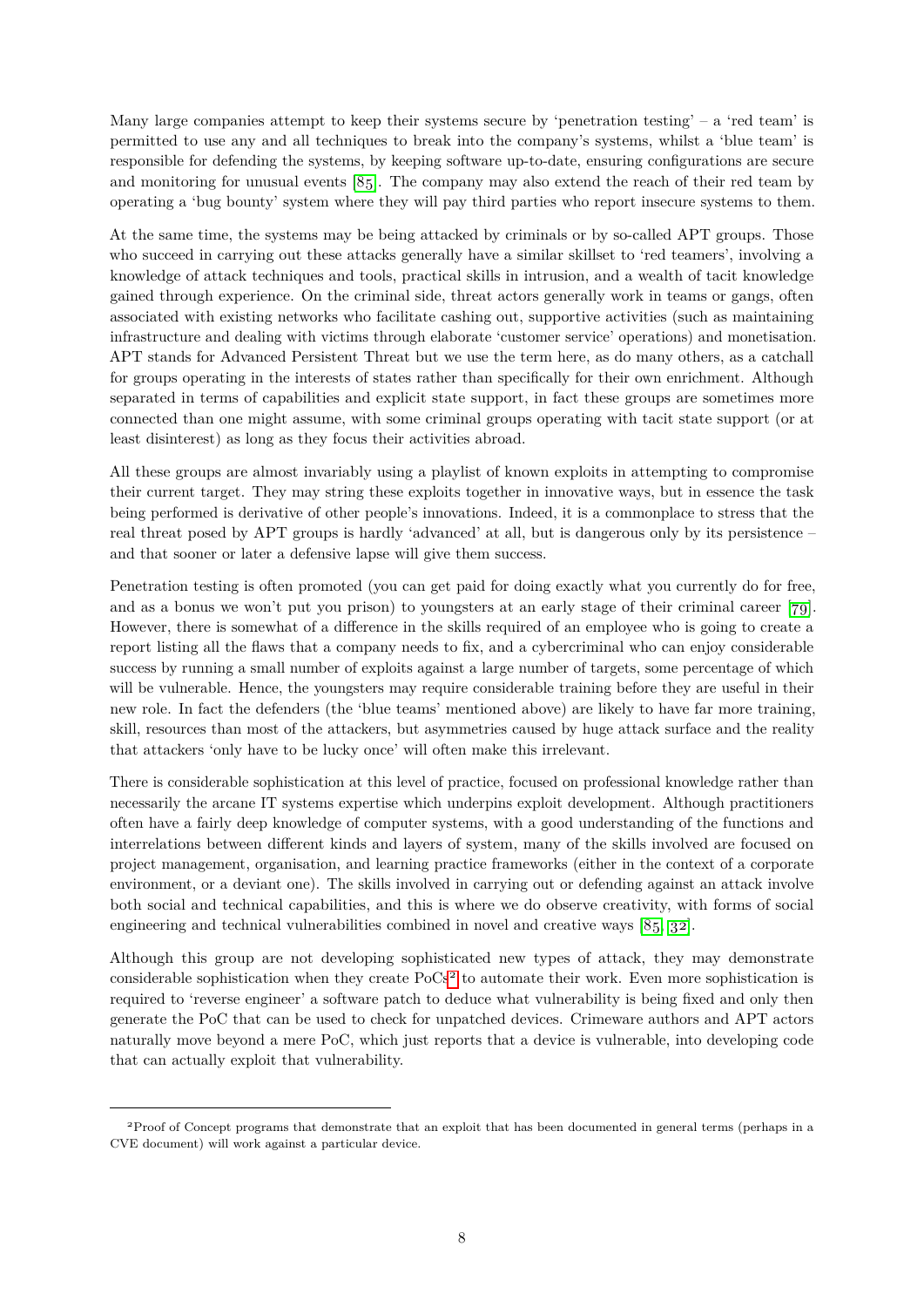This part of the ecosystem is all about the consumption rather than the creation of exploits. Economic success is closely related to the effort expended in looking for vulnerabilities, or the skill of sales and marketing in acquiring new customers who will pay for the search. A quick demonstration that a company is insecure performed by a really skilled pentester may lead to a lucrative long-term engagement where less-skilled operatives can provide a regular report that provides a little real security and much peace-of-mind.

### <span id="page-8-0"></span>**4.3 Tool builders and infrastructure providers**

A well-established sector of the cybercrime ecosystem is the provision of tools to underpin 'crime as a service' models. Some tool builders work their way down lists of vulnerabilities and package them up into specialist programs that will permit others to break into machines [\[49\]](#page-18-7). Other tool builders may create 'phishing kits' that can be deployed in moments to provide webforms to capture credentials [\[26\]](#page-17-8); they may provide turnkey websites for High Yield Investment Programs (which are Ponzi schemes) [\[68\]](#page-19-10); or they may operate booters that provide low cost denial of service attacks [\[41\]](#page-18-8).

Sometimes tools shade over into infrastructure: underground forums or marketplaces may well use off-the-shelf software for basic messaging and discussion, but the system may be customised to provide reputation indicators or payment escrow functionality [\[1,](#page-15-2) [93\]](#page-20-10). In other cases, what is made available is clearly infrastructure: Tor hidden services are difficult for Law Enforcement to locate if the onion routing protocols are correctly implemented and care taken with the website content [\[71\]](#page-19-11); for 'bullet-proof hosting' the servers and network provision are standard, but the provider actively thwarts attempts to identify users or refuses to close down systems [\[61\]](#page-19-12). Infrastructure brings with it its own kinds of work – reliant on administration and maintenance, and emphasising stability. Rather than attempting to break systems in novel ways, the most useful 'hacks' for many of these actors are used to keep rickety illicit infrastructure running, either through automation or substantial manual maintenance [\[23\]](#page-17-9).

Tools may have many facets to them. Recently we have seen the provision of 'ransomware as a service' to those who wish to extort victim companies whose systems have been penetrated and their data encrypted and possibly stolen as well [\[13\]](#page-16-12). Here the tool builders provide almost everything needed to carry out the crime: the malware, dashboards to monitor progress in compromising systems, and storage systems to hold exfiltrated data (and publish it should negotiations fail). All that remains for the buyer of this system to do is to deliver the malware, set the price the victim must pay and collect (and subsequently launder) the money.

Overall, when one looks at tools and infrastructure there is limited sophistication to be seen here. There is of course the ability to hide away the details of making an exploit actually work so that poorly skilled tool purchasers can be successful, or making it easy for a kit user to understand how to deploy their new acquisition. There is some innovation, mainly in combining known techniques together, but 'phishing kits', for example, have barely changed in 15 years [\[96\]](#page-20-11). Code is rarely written from scratch, with exploits mostly stolen from public dumps on websites like pastebin, shared on websites (as Mirai was [\[7\]](#page-16-13)) or bought directly. Equally, as far as can be determined, infrastructure providers rarely appear to develop any sophisticated understanding of the systems they run or the environment in which they operate, working instead on trial-and-error basis.

However, while there is little technical sophistication in this part of the cybercrime ecosystem, that is not to say that there is no ingenuity or innovation. Where tool providers are concerned, ingenuity tends to be focused on smooth and flashy UX and marketing – dressing up trivial changes to payloads as a new attack method, organising flash sales and improving sales patter on forums, or adding skull symbols and other attractive graphics to a command line tool [\[41\]](#page-18-8).

For infrastructure providers, the goal is to keep systems stable and usable, so there is some innovation and experimentation in the supportive techniques of system administration, moderation, customer service, and avoiding detection by law enforcement, payment services, and ISPs. These innovations in administrative work can be genuinely creative – setting up automated transfers between a network of PayPal accounts,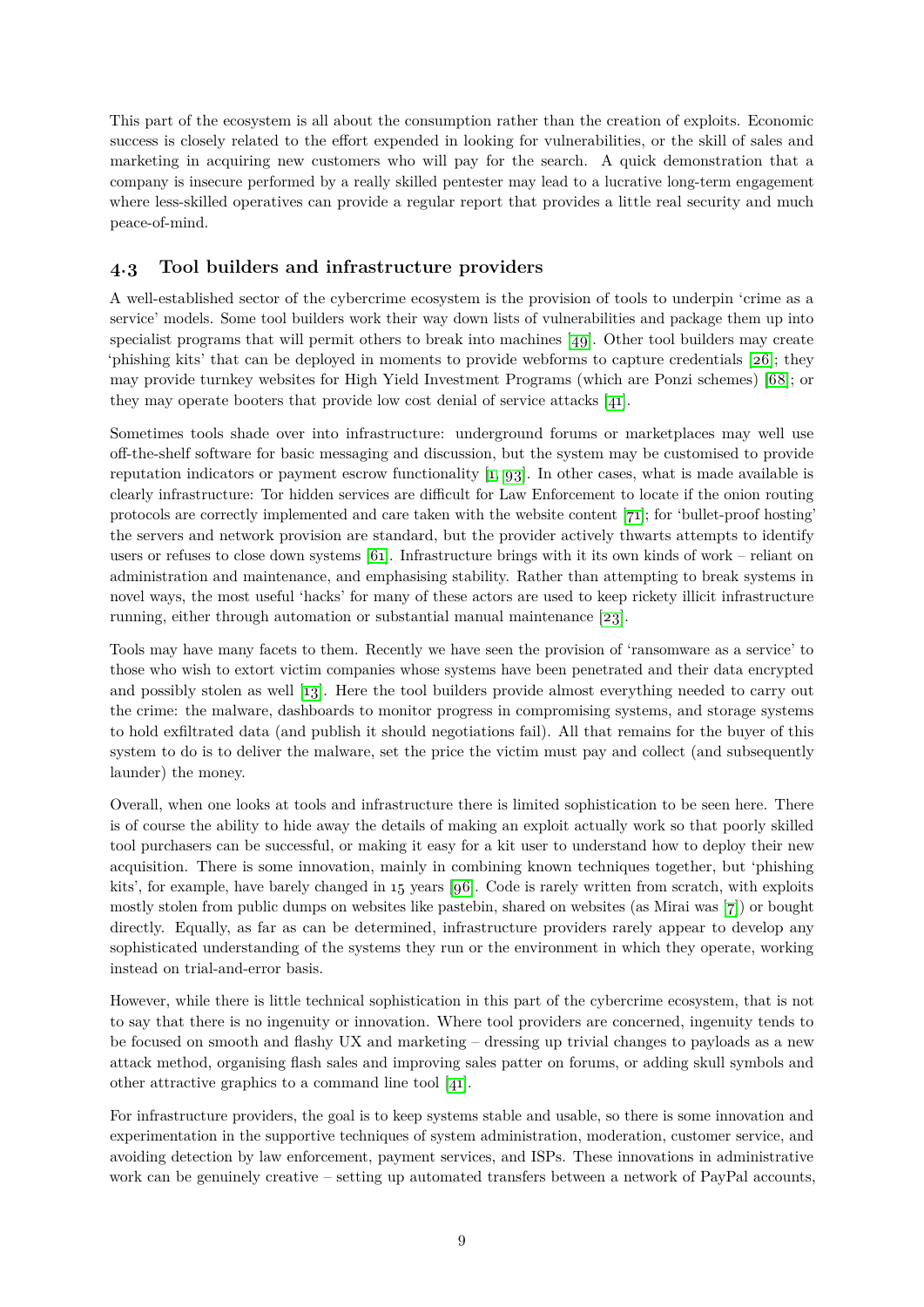experimenting with hosting bots in different countries, etc. – however they do not rely on deep technical knowledge. Often the deviant admin will experiment with a range of different approaches at random until they find one that works, without ever knowing why. The highest level of sophistication generally observed in this kind of work is in fact in *automation* – few of the infrastructure providers in the volume cybercrime-as-a-service ecosystem have even the limited capabilities necessary to 'automate the boring stuff', so that those who can automate will gain a huge advantage, often leasing out infrastructure to other groups and capturing their less-skilled rivals (who need to put in enormous manual effort to keep their systems running at all) into affiliate schemes [\[23\]](#page-17-9).

### **4.4 Entrepreneurs**

The users of the tools and infrastructure we have just described form a separate group. They may understand how the tools that they use actually work, but there is no need for them to do so. They are, as Anderson et al. [\[6\]](#page-16-14) set out, best viewed as entrepreneurs, and their creativity is often social – they rarely have any real knowledge of technology, and their success comes more from successfully delivering the exploit or incorporating it into a business, scam, or crime script. Interestingly, most of the discussions which are self-described as 'advanced hacking' on cybercrime forums, such as those collected in the CrimeBB dataset [\[72\]](#page-19-13) fall into this category, despite the lack of any real technical knowledge, let alone sophistication.

What is seen is the sharing of criminal scheme-patterns or automation scripts, or discussions and training materials in the basic mechanics of tool use. Entrepreneurs cover the vast majority of the actors which cause direct, serious harm in the cybercrime ecosystem. They take the services, skills, and tools provided by other actors and groups and put them into practice, generating profits and causing harm to victims. The groups they form to operate their 'business' may well incorporate one or two more technical members, however technical ingenuity and skill are rarely the determinants of success. This formation can be seen across a wide range of cybercrimes – denial of service, ransomware gangs, romance scammers, and fraudsters. Where a group becomes particularly successful, there is occasionally movement into the provision of illicit infrastructure, as the crime script is semi-automated, turned into a service, and sold to others through affiliation schemes [\[73\]](#page-19-14).

Operational security practices (OPSEC) are particularly important to this group, as they are the most likely to engage in direct engagement with victims at scale, and hence the most likely to come to the reactive attentions of law enforcement. While technical sophistication is indeed possible in the OPSEC domain, these more sophisticated practices are generally confined to the skilled actors we described in Section [4.3](#page-8-0) above. However, criminal entrepreneurs do use basic security practices such as accessing systems over VPNs or using encrypted messaging services, as these require very little knowledge to employ. Using these effectively to evade law enforcement is another matter (and these actors generally overestimate their own OPSEC abilities [\[53\]](#page-18-9)), however security economics operates in these actors' favour, and if they can increase the money and effort which needs to be expended in order to identify them, fairly simple measures will often be sufficiently protective – unless law enforcement decides to specifically concentrate on identifying them.

There is a great deal of creativity shown by this group – but the skills shown are entrepreneurial rather than technical. Generally, we see business model innovation, creativity in creating crime scripts, advertising and marketing gimmicks, and hands-on experimentation with getting systems to work in practice. Deep knowledge of how things work isn't as important as persistence and messing around – in many ways this is 'folk magic' rather than true wizardry [\[23\]](#page-17-9).

The economics of criminal entrepreneurship are fairly well-understood [\[50\]](#page-18-10). These generally involve selection of suitable targets and the development of lucrative business models. Skill barriers are important in directing activity, with entrepreneurial efforts generally moving to forms of crime where the skill level required to participate has been gradually worn down over time; through improvements in the usability of tools, supportive services, and the provision of infrastructure. This allows more developed business models and crime scripts to emerge and be shared socially within cybercrime communities.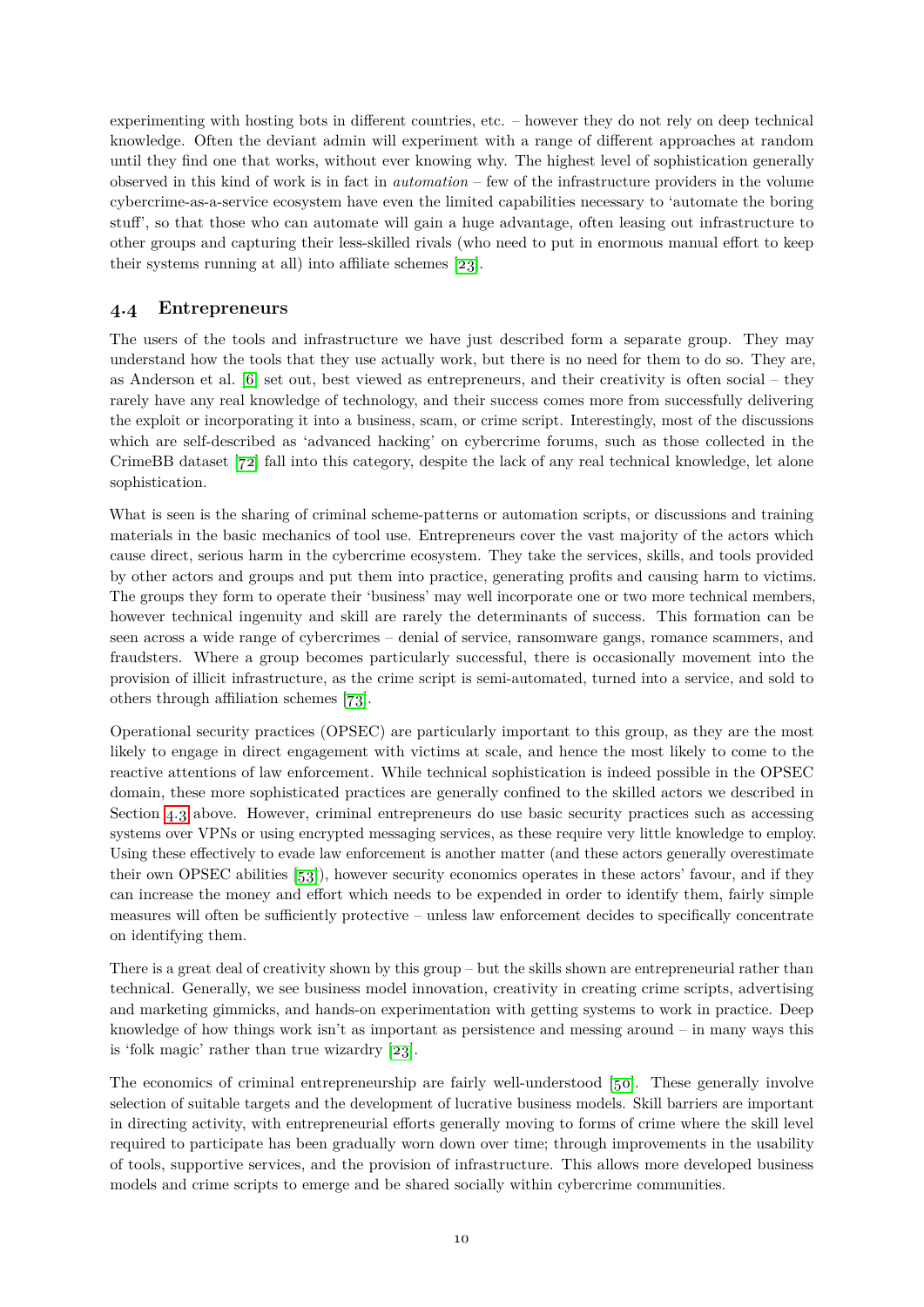Sophistication and usability also drive practices on the 'victim' side, as many frauds involve at least some action on the part of the target, who cannot be assumed to have any technical skills whatsoever. Despite the apparent relative ease of e.g. installing Tor and accessing an Onion Service, the targets of deviant entrepreneurs have historically struggled with even the most basic use of, for example, Bitcoin to transfer funds to pay a ransom, and so usability and simplicity drives this part of the ecosystem as well. This can be seen both with the proliferation of supportive technical services (such as the brief use of Tor2Web to allow ransomware victims to access an onion service without downloading Tor) and even full customer service operations to facilitate the transfer of cryptocurrency. Thus, even very minor usability or convenience barriers can pose serious challenges to entrepreneurial efforts – evidenced by the preponderance of ample cybercrime and drug buying services on the 'clearnet', which far outnumber their 'darknet' equivalents.

#### **4.5 'Script kiddies' and petty fraudsters**

The final truly criminal grouping are disparaged as 'script kiddies' (or 'skids'). These are generally at the beginning of their cybercriminal careers and are just about capable of using a cybercrime service or following a 'how to' guide. There is occasionally some innovation here, but of a non-technical form as this group incorporates the tools that they come across into 'crime scripts'. This is often the preserve of 'beginner hacking' sections on forums – not hacking at all, but rather the operation of romance scams, other petty frauds, and 'get rich quick' schemes like drop-shipping.

When members of this group do come to the attention of Law Enforcement, perhaps because they are traced through their purchases of booter services or hacking tools, they may not end up in court – instead they will often get a formal warning or be sent on a diversionary programme that will attempt to interest them in a legitimate career in computer security. Alternatively, their purchase of a surveillance tool may be an incidental part of an otherwise entirely non-technical crime such as domestic abuse, harassment, voyeurism or fraud [\[89,](#page-20-12) [43\]](#page-18-11).

#### **4.6 Hacktivists and other non-monetary motives**

Some of the people who attack computer systems are not doing it to make money for themselves but for 'higher motives'. They may consider themselves to be part of the security industry and are providing demonstrations of insecurities so that fixing them becomes a higher priority. They may have political motives and either wish to knock systems offline, or steal material, in both cases because they believe the publicity will advance their cause [\[80,](#page-20-13) [65\]](#page-19-15). This group of people cause some anguish to criminologists because they are present in the ecosystem but standard theories about criminal careers clearly won't apply to them. As a result they probably get more attention in the literature than they deserve – they are rarely seen, and most instances of hacktivism directly relate to real-world conflicts ('patriotic hackers' attacking India or Pakistan, Israel or Palestine, Russia or Ukraine...).

Where there are more personal motives for law-breaking, for example, Gary McKinnon sought evidence of coverups of UFO activity in US military and NASA computers, the criminal justice has some difficulty dealing with the cases. Quite clearly McKinnon broke US (and UK) computer crime laws, but the extradition process engaged in by the US, and the maximum penalties they threatened, did not give the impression of a proportionate response. Eventually the UK Home Secretary took the decision to override the courts and refuse the US request [\[8,](#page-16-15) [90\]](#page-20-14). The absence of a financial motive makes existing diversionary programmes almost irrelevant and the rarity of such cases means that new approaches are unlikely to be seen any time soon.

Hacktivists are few in number, may act totally alone or in small, medium or large groups, and their technical approaches vary enormously. No general assessment of their sophistication is possible.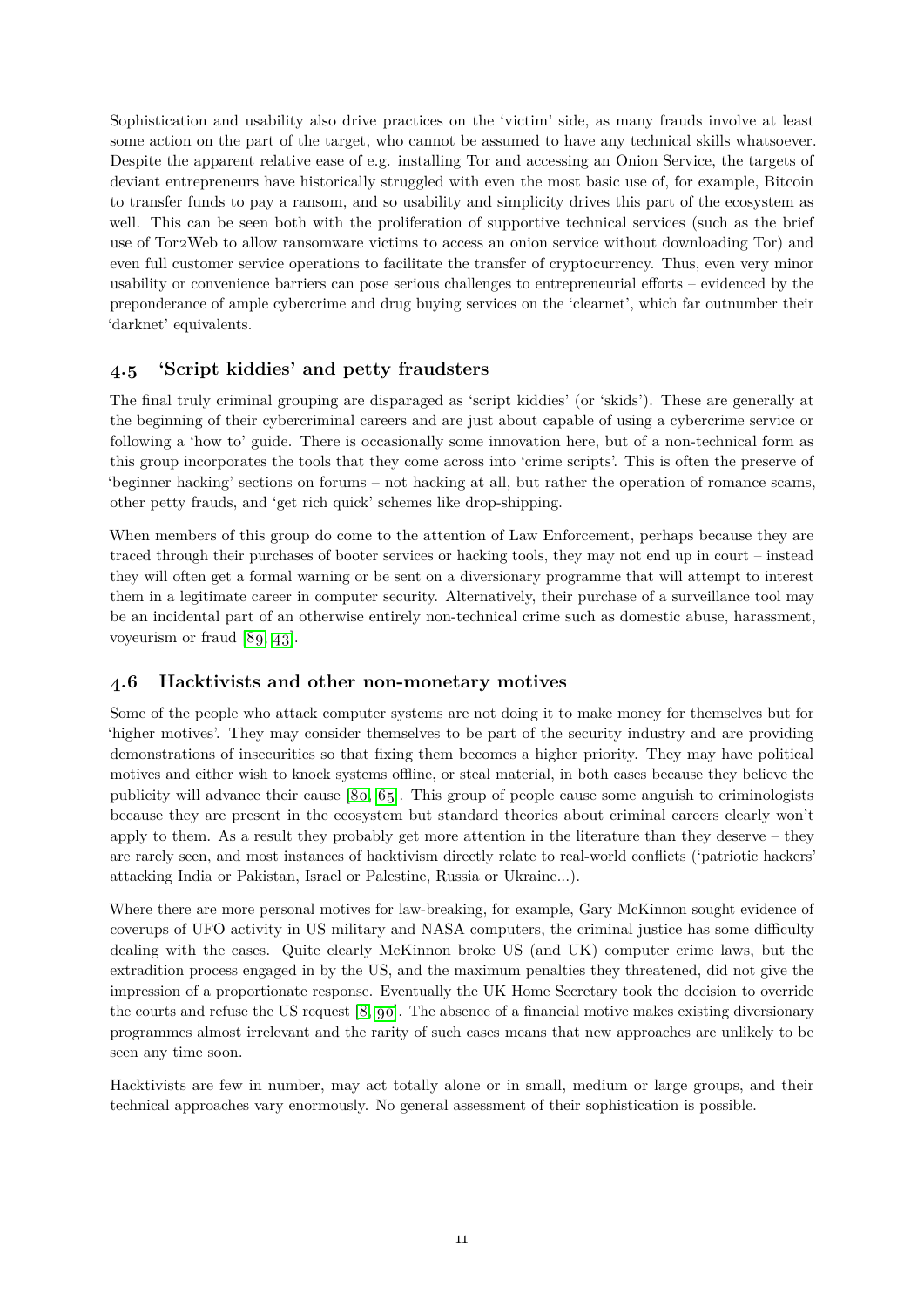### <span id="page-11-0"></span>**5 Criminology theory and cybercrime sophistication**

There are broader consequences of misleading depictions of cybercrime as invariably being sophisticated. In particular, we argue that this is leading to the mis-specification of theoretical models of cybercrime, which can be influential in directing police activities and priorities. Someone who makes tools for others develops different skills from someone who uses these tools in a complex setting. Someone who pays this person to use these tools for them may also display a range of skilled and complex behaviours – but in the domain of social organisation, incorporating these technologies into complex scams. Each of these different forms of activity presents different risk, motivations, and pathways, and needs to be dealt with differently.

The mis-specified model generally focuses around a hypothecated increasing sophistication over time for those involved in cybercrime, borrowing some elements of a social learning model of crime [\[2\]](#page-15-3), and resonates with the 'funnel' or 'pathway' model seen in some radicalisation scholarship, in which involvement and linked factors progressively deepen over time. Although this model underpins substantial law enforcement activity, such as the UK's PREVENT programme, it is increasingly criticised by academic researchers [\[52\]](#page-18-12). In a similar model, involvement in cybercrime is seen in classic criminological terms as supported by the slow internalisation of community norms, practices, and skills, where the individual becomes less wary of committing deviant acts, progresses to more serious offences, and develops proficiency in the argot and practices of the subculture or community [\[40\]](#page-17-10).

While this model has much to recommend it as a theory of deviant social organisation, in the case of cybercrime it has generally been bound up with the idea that a core part of this pathway is the development of substantial technical skill, sophistication, and understanding of computers and the Internet, which allows individuals to progress up the 'ladder' towards elite status. However, more recent research suggests strongly that an ecosystem model, defined by specialised niches and forms of work that interrelate, rather than a linear progression model of low to high sophistication, is more appropriate. This is backed up by a growing body of evidence for the industrialisation of the cybercrime ecosystem – rather than communities with higher- and lower-skilled members on a continuum, cybercrime is defined by a scrappy association of scams, affiliate schemes, tools, and services, in which success may be determined as much by good customer service, luck in evading law enforcement, or flashy graphics and marketing as it is by technical sophistication [\[41,](#page-18-8) [67\]](#page-19-5).

Thus, those involved in cybercrime generally appear to learn within niches rather than progressing to 'elite' status, often flitting between a range of different crime types at similar levels of sophistication [\[56\]](#page-18-13). While the progress of individuals may well be usefully described as a pathway, it is crucial to recognise that very few of the 'pathways' of cybercrime lead to either the sophisticated technical skills needed for exploit development, or the project management, attack frameworks, coding, and other skills needed for most jobs in the cybersecurity industry [\[23\]](#page-17-9).

Technical sophistication (or lack thereof) is also crucial in shaping the *economic* factors at play in cybercrime. Within illicit economies, engagement in various activities is determined not only by rational risk-reward calculations, but by a wide range of other factors, including the availability of the technical skills and practices needed to do so. In cybercrime, lack of technical skill does not pose a direct *barrier* to engaging in particular forms of crime – although the basic abilities needed to operate tools and pull off scams successfully do need to be learned over time, they are not necessarily technically sophisticated. This gives rise to something of a skill economy, in which a small number of more skilled practitioners are able to support wider illicit activity.

The incorporation of technologies and infrastructures into this skill economy is itself one of the central reasons that cybercrime need not be a particularly skilled pursuit. One of the transformative capacities of digital technologies lies in their ability to be invoked or 'conjured' by naïve users – such that a crime involving a number of apparently-technical capabilities may in fact simply involve following a YouTube tutorial to copy and past code into a webpage, with little understanding of how this will take advantage of a well-established facile vulnerability [\[38\]](#page-17-11).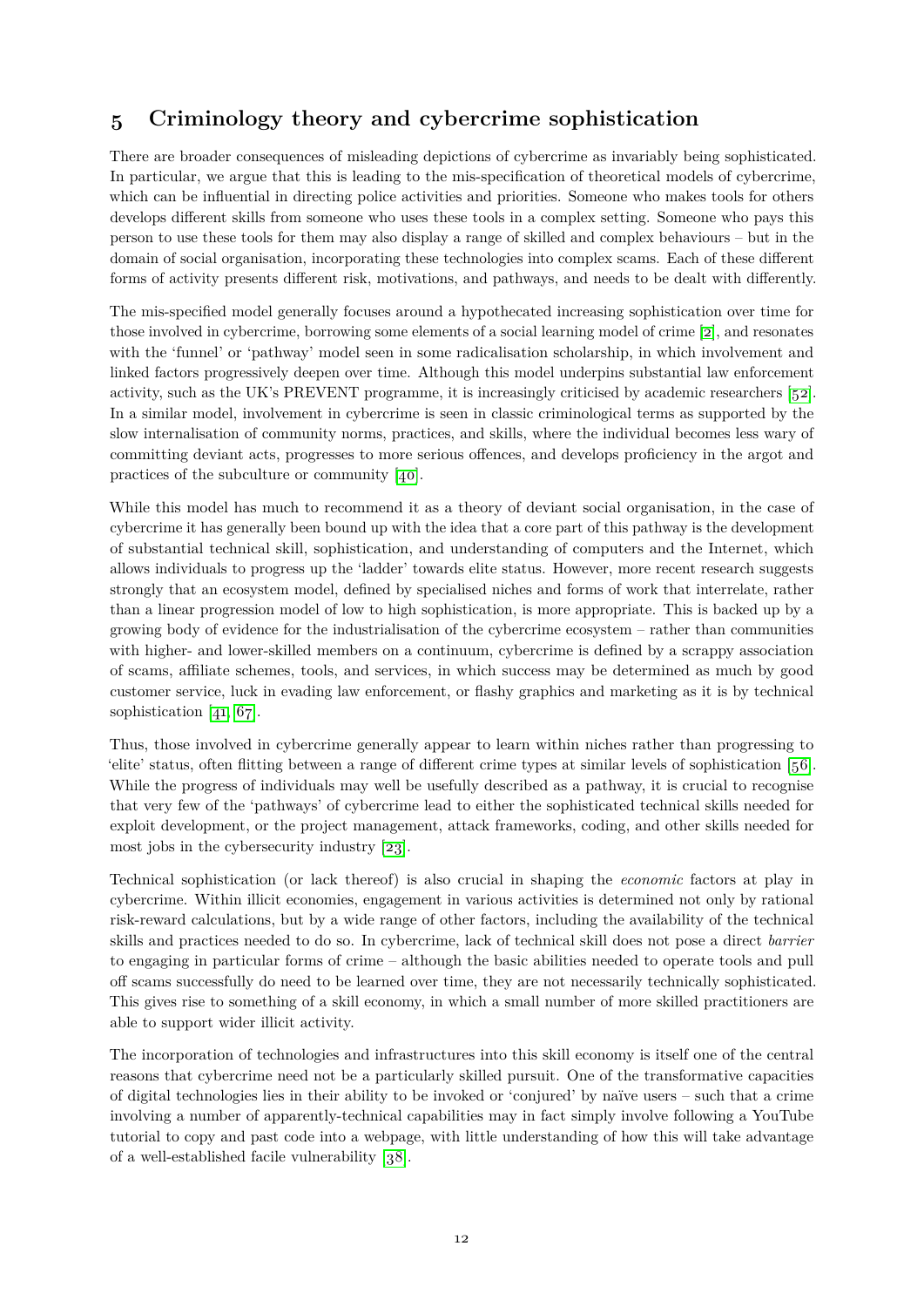This putative 'criminal' may show very little commitment to deviance, have minimal appreciation or intention of harm, demonstrate trivial technical abilities or understanding, and yet have unwittingly completed the very same steps that a GCHQ-trained professional penetration tester might have taken to compromise a poorly-defended web service. Equally, it only requires a single skilled actor to create a useful tool or release the code for an exploit on a forum to reduce dramatically the skill barrier for a lucrative form of crime – as we have seen on numerous occasions, such as the release of the Mirai source code on HackForums [\[7\]](#page-16-13).

Where business models innovate to operate these tools as services or embed them in infrastructures, the skill barrier reduces yet further – as seen with the Zeus-as-a-service industry [\[42\]](#page-18-14) or the spread of DDoS services [\[44\]](#page-18-15). This means that the skill barrier to cybercrime is nonlinear – if one person can overcome it, they can generally reduce it for others. This means that cybercrime economies, as we explored above, show relatively few links between the different roles and niches within the wider ecosystem. There is little relationship between the skills and pathways of the petty fraudsters who make up much cybercrime and the more complex work of vulnerability research or enterprise system compromise. In other words, despite some exceptions, these are largely interrelated but separate pathways and domains of activity, rather than a continuum.

For judges, activists, police, defenders, and policymakers (and the individuals in these cybercrime communities themselves) this poses serious problems for the administration of justice  $-$  as directly demonstrated in the wildly varying punishments meted out for cybercrime, which range from draconian Internet banning orders, threats of extradition and the prospect of decades in jail for trivial experimentation and curiosity; to diversion-based disposals for involvement in complex, high-harm frauds and illicit enterprise.

Further, ideas of technical sophistication themselves play an important cultural role in cybercrime communities and in the individual journeys taken by those who get involved in them [\[37,](#page-17-12) [38\]](#page-17-11). Advanced technical mastery has historically been a core value of the underground 'hacker culture' and so plays an important role in organising activities of the subculture. Increasingly, as cybercrime has become industrialised, this has given way to a more entrepreneur-focused set of cultural values, with the 'hacker ethic' decreasingly important in many of the communities which make up the cybercrime underground. Despite this, we argue that media and police narratives play an important part in *legitimising* the core values of the illicit hacker subculture – this persistent image of cool, deviant geniuses remains an attractive one. Thus, depicting cybercrime as high damage, technically sophisticated, and lucrative may well unintentionally be doing the marketing of these groups for them, and glamorising what is in fact a rather boring and low-skilled business.

### <span id="page-12-0"></span>**6 Discussion**

We have discussed in this paper the major different components of the cybercrime ecosystem and the distinct practices, skills, and levels of technical sophistication in each. Importantly, we have focused this around *criminalized* activities rather than 'hacking' per se, on which much of the literature dwells, and which, we argue, is a decreasingly useful concept for explaining or understanding most of the work and people involved in cybercrime. While cultures of technological experimentation and innovation were, in the 80's, 90's, and 2000's, likely more closely linked to the cybercrime underground, and in turn, this underground had more viable paths to the legitimate security industry [\[32\]](#page-17-7), we argue that in an era of industrialised cybercrime this is now the case only for a small minority of individuals. The main conclusion of this work will be of little surprise to most in industry – the vast majority of people involved in cybercrime never develop any significant technical sophistication, nor is there any particular need for them to do so in order to continue to make money, cause harm, and compromise systems.

This has a direct relevance for criminal justice policy. If many of the people identified or caught by law enforcement are in fact purchasing services or simply deviant entrepreneurs then few of them are likely to have the professional skills or technical interests which might suit a career in cybersecurity. The efforts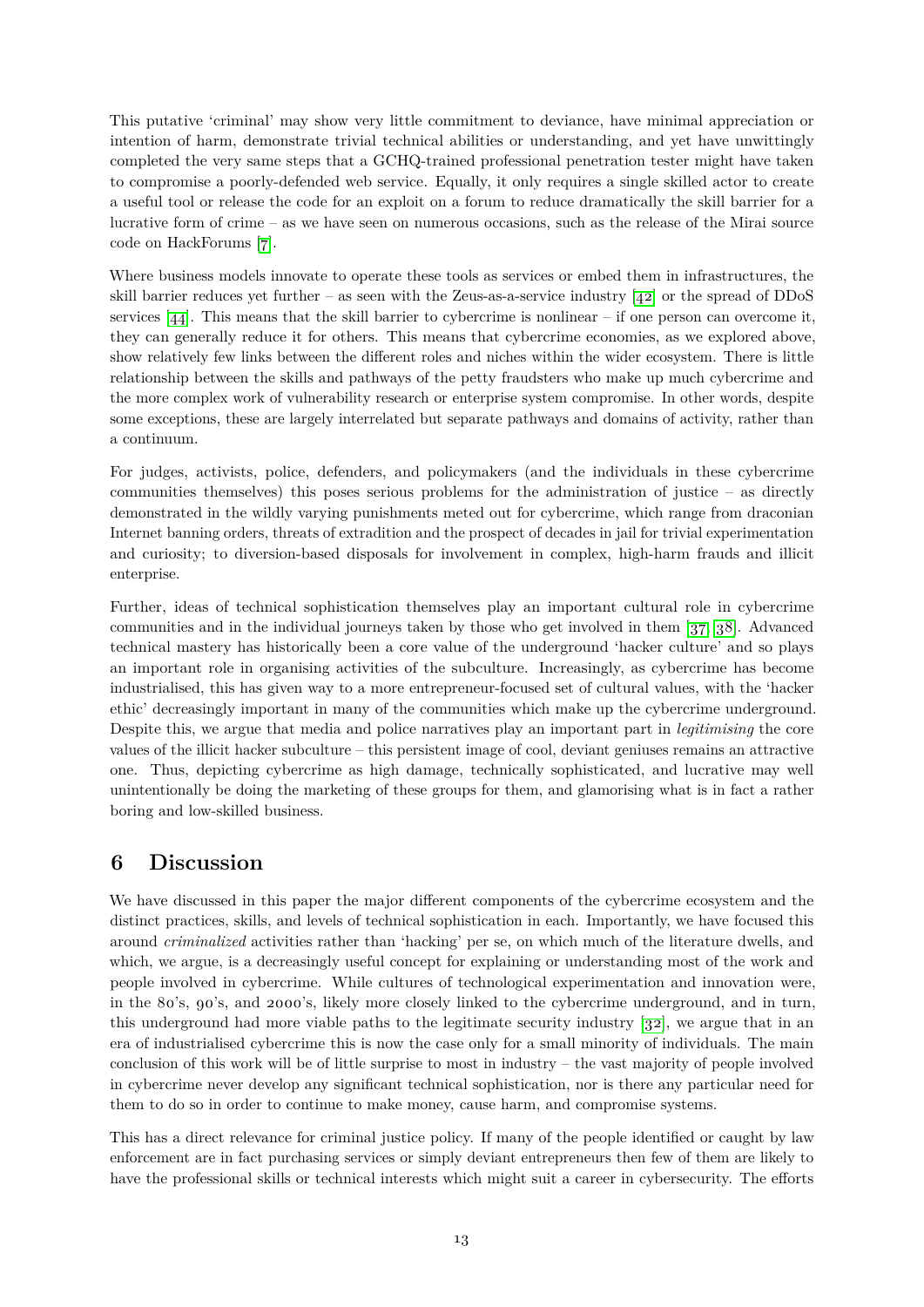to redirect them into other careers might best be focused on the far smaller number of tool-builders and infrastructure providers. There is already some concern that PREVENT-style programmes which assume a linear pathway and engage with a wide 'pre-criminal' population in fact simply engage in net widening rather than actually diverting people away from the criminal justice system. The relatively low harm engaged in by those contacted by PREVENT-style programmes generally serves to reinforce the perceived severity and intractability of those who are found to have committed criminal offences, thus, the stigmatising reach of criminal justice is merely extended to a wider population, and so there is little overall reduction in jail sentences given. There needs to be further consideration given to the possibilities of negative unintended consequences, for example, of stigmatising those with ASD, contributing to self-fulfilling 'labelling' of young people as deviant, and more broadly to the problem of separating simple curiosity from crime.

A similar fallacy has been influential in counter-radicalisation policy – i.e. that individuals follow an escalator-style pathway of increasingly extreme beliefs, which are perceived as the main drivers of eventual violent action. This has been widely critiqued in recent years [\[52\]](#page-18-12). For cybercrime, an analogous narrative has taken hold: of individuals following an escalator of increasing *technical sophistication and skill*, which is hypothecated as the main driver of eventual serious crime. In reality, many of the most serious and harmful cybercrimes involve the lowest levels of technical skill – especially where they are combined with domestic violence, harassment, stalking, and other gendered forms of harm.

Understanding sophistication in the cybercrime ecosystem is also important for what works in terms of interventions. The UK's National Crime Agency have had demonstrable successes with strategic communications adverts which assume very low skill and knowledge, targeting the least skilled people in the ecosystem  $[24]$ . Arresting individual key players generally appears less successful, as the heads of these crime businesses are entrepreneurs, and the skilled work is being done elsewhere. Conversely, where a cybercrime economy loses the few people able to maintain the infrastructure, either through police action or ageing out, the limited number of empirical studies performed thus far show a substantial disruption [\[25\]](#page-17-14).

We further draw on this systematic analysis of cybercrime ecosystems to argue that 'cyber enabled' and 'cyber dependent' are increasingly insufficient terms with which to describe the reality of contemporary cybercrime [\[95\]](#page-20-15). These terms, distinguishing traditional crimes with an online or technological component (such as fraud) from those which could not exist without networked computer systems (such as intrusionbased hacking or denial of service) have been extremely useful as a way for the police to categorise work so that the right people work on the right things. However, for the purposes of understanding cybercrime, these now serve neither to distinguish the levels of technical sophistication involved in a crime (with some romance frauds utilising deepfake machine learning tools and some denial of service attacks operable with no technical experience whatsoever), nor to meaningfully distinguish separate fields of illegal activity. We observe similar (and sometimes the same) people, infrastructures, kinds of work, and even levels of technical sophistication involved in both cyber-'enabled' and -'dependent' crimes.

## <span id="page-13-0"></span>**7 Related work**

We are far from alone in calling out the almost ubiquitous use of 'sophisticated' to describe successful cyberattacks. In 2020 Kleinman observed that the companies announcing data breaches inevitably made the three points "We were the victim of a sophisticated attack; We take our customers' privacy seriously; to date, we have no evidence that passwords were accessed or data has been used". He goes on to observe "In almost every supposed 'sophisticated' attack, well-known and previously identified methods and vulnerabilities are the sources of exploitation" and he questions whether the companies had actually been serious about privacy [\[48\]](#page-18-16).

The rise of cybercrime-as-a-service, and the broader industrialisation, specialisation, and professionalisation of the cybercrime ecosystem is now a well-established phenomenon, and has been noted and analysed by practitioners in the cybersecurity industry for some time. The economics of the vulnerability markets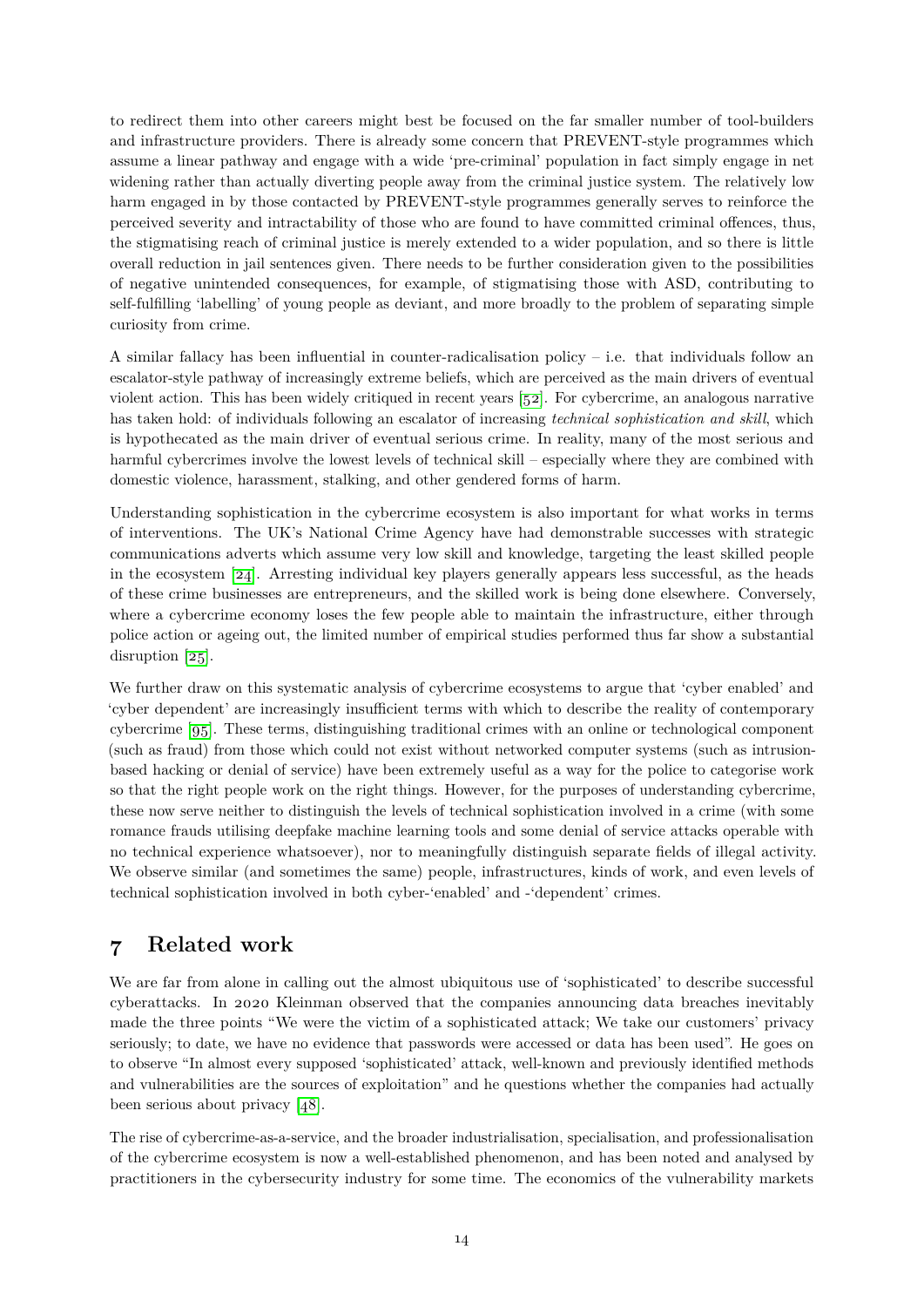associated with these tools and attacks have also been the subject of substantial research [\[4\]](#page-16-16). Interconnection and chain effects within the different parts of cybercrime ecosystems have also been the subject of previous scholarship [\[74\]](#page-19-16). Possibly the earliest example of the move from selling tools to running full-scale professionalised services occurred with booter services, as people looked for ways to monetise their botnets and exploitation of amplification/reflection vulnerabilities became more common [\[80\]](#page-20-13). Subsequently, ransomware has similarly evolved to offer a service model [\[13\]](#page-16-12), and these entrepreneurial business models have also spread into other forms of online crime – with digital service infrastructures emerging for a range of purposes, including social media bots for online harassment and misinformation, spyware-as-a-service, and similar. Industry perspectives include in-depth investigations of the dynamics within these gangs, e.g. those carried out by analysts such as the Grugq (and others), who has documented the dynamics of professionalised 'CrimeOps' and the relative unimportance of technical sophistication for a successful cybercrime group [\[34\]](#page-17-15).

Our view that cybercrime is seldom much to do with sophisticated paradigm changing attacks constructed by hacking deities finds an echo in "The Stamos Hierarchy of the Actual Bad Stuff that Happens Online to Real People" which Alex Stamos (ex CSO of Yahoo and Facebook) introduced in a 2019 USENIX Security keynote. He explained that most harm on the Internet was "abuse", tools being used as they were meant to be used, but with ill-intent. The, relatively tiny, "InfoSec" top-most portion of his illustrative triangle covered all password, patching and mis-configuration issues that have been known for years and still caused significant security issues. Only the single "pixel" at the top of his triangle related to 0-days and, only some small sub-unit of that pixel, he argued, related to the topics, such as side-channels, addressed in the USENIX programme [\[84\]](#page-20-16).

Our observations on 'APT' chime with those of NCSC technical director Ian Levy who has described them as 'Adequate Pernicious Toe-rags'. He argued that the sophistication of these groups had been overstated by threat intelligence companies with a vested interest in conjuring up sophisticated attackers to make their own services, which Levy describes as effectively 'magic amulets', seem more advanced [\[57\]](#page-18-17).

Ohm argued, 15 years ago, that policymakers passed overbroad, ambiguous cybercrime laws intended to ensnare the 'Superuser' – "a mythic figure: difficult to find, immune to technological constraints, and aware of legal loopholes". He argued that "fear of the Internet" was at the root of these policy failures and that "computer experts are as susceptible as laypeople to exaggerate the power of the Superuser" [\[69\]](#page-19-17).

The classic cultural image of the *hacker* still has a strong hold on policy, practice, and research on cybercrime [\[86\]](#page-20-17). This puts an emphasis on a very specific form of advanced technical sophistication as being at the heart of 'hacking', including experimentation, excitement, creativity, and hard technical mastery [\[33\]](#page-17-16). Criminologists have long realised that there is considerable variation between the abilities of different cybercriminals. Much of the early research literature on cybercrime explicitly addressed sophistication as a central taxonomic or explanatory factor  $[20, 59, 94]$  $[20, 59, 94]$  $[20, 59, 94]$  $[20, 59, 94]$  $[20, 59, 94]$ . The consensus view, a 'trickle down' theory, has become one of a relatively small group of highly technically proficient criminals who build tools for other less proficient criminals to use. Hutchings provides a good overview of various versions of this model [\[40\]](#page-17-10), which is clearly related to the one we have presented. However, we are more sceptical about the extent to which the most cutting edge techniques become widely adopted, we feel that it is useful to distinguish the entrepreneurs and infrastructure providers from the script kiddies, we argue that even most tool builders rarely display genuine sophistication, and we put hacktivists, of whatever skill, into a category of their own. While, as documented in an extremely valuable recent report by Goerzen and Coleman, in prior years it was more common for those in the hacker underground to move into professionalised security careers [\[32\]](#page-17-7), we argue that the contemporary ecosystem, in which volume frauds and illicit services predominate, decreasingly facilitates these kinds of transitions.

As the cybercrime economy has begun to industrialise and achieve genuine scale, criminologists have generally moved away from purely subcultural framings, or the 'serious organised crime' model, instead understanding the ecosystem as defined by mass waves of entrepreneurial experimentation with business models, crime scripts, and marketing approaches, with advances in the underlying technologies and vulnerabilities occurring only rarely [\[30,](#page-17-17) [18,](#page-16-18) [73,](#page-19-14) [56\]](#page-18-13).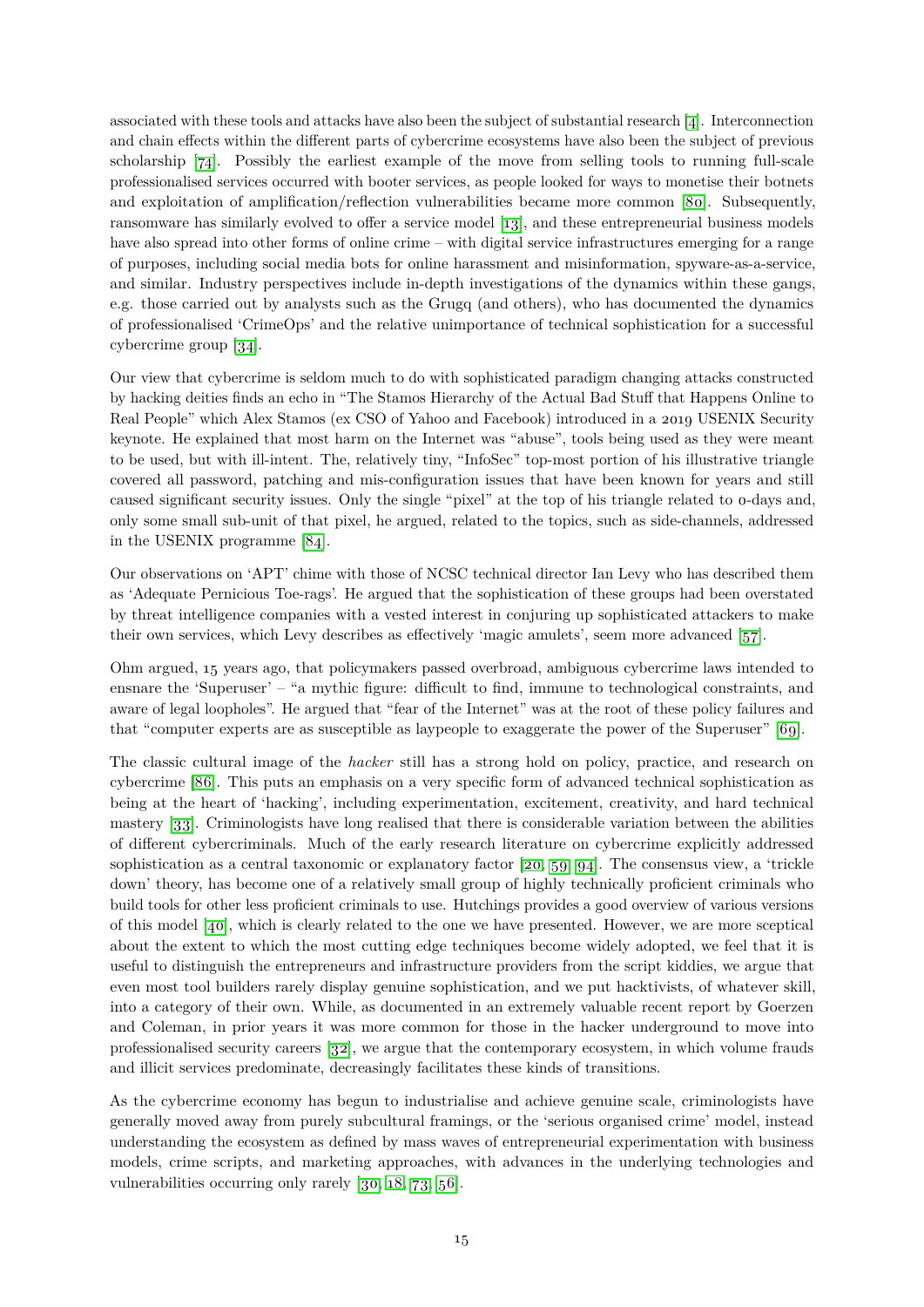### <span id="page-15-0"></span>**8 Conclusions**

We started this paper by giving several examples of some fairly humdrum cybercrimes being described as sophisticated. Although some people will be unaware of how straightforward most cybercrime is ("any sufficiently advanced technology is indistinguishable from magic") we believe the main reason for inflating the prowess of the cybercriminals is that there is an alignment of incentives, with everyone involved having clear incentives to talk up the sophistication of what has occurred.

We then considered how correctly identifying sophistication matters. Within the criminal justice system sophisticated crimes are treated more seriously, perhaps thereby providing a disincentive for the criminals themselves to claim that their actions were sophisticated. More broadly we explained how the perception of ubiquitous sophistication adversely affected policy initiatives.

We then described six groups of cybercrime actors and set out how sophisticated we believe their activities actually to be. We indicated that these groups are linked together rather less than mainstream criminology theory currently suggests. In particular we do not believe that the cutting edge discoveries of novel techniques have much immediate influence on cybercrime and we treat hacktivists as being rather separate – partly because their skillset varies very widely indeed and partly because we believe they are relatively few in number and, at present, they have little real impact beyond distracting attention from genuinely harmful and criminal activities.

As we have demonstrated, these distinct components of the cybercrime ecosystem not only involve very different forms of sophistication and sociotechnical practice, but operate along diverging economic and social lines, driven by their own motivations and incentives. It is important to define what kinds of creativity, sophistication, and technical ability are actually present at each of these levels. Rather different forms of sophistication are present at each of the levels we identify within the cybercrime ecosystem. Some aspects involve genuine technical knowledge, others professional skills and practices, still others system administration and customer service skills, however these account for a relatively small group of actors. Although a handful of genuinely skilled actors have an outsize influence on the rest of the cybercrime ecosystem, most of the skills involved are focused on entrepreneurship rather than IT literacy or engineering creativity.

We argue that this mis-attribution of sophistication is not a mere irritation or fringe issue, i.e. something which security professionals and academics might decry on social media but which bears no real impact; it is in fact contributing to a far wider mood music within law enforcement and sentencing practice, and academia that has had serious negative effects. As long as this narrative of sophistication persists, it creates perverse incentives to widen the net of law enforcement, to design interventions along misleading lines, and to draw attention away from the real drivers of harm.

The fear of cybercrime as a problem of advanced technology and sophisticated, skilled actors, rather than of creative and deviant entrepreneurship in contemporary digital societies, contributes to policy that sees it a technical problem with technical solutions, and focuses the wrong kinds of interventions at the wrong kinds of actor. In our view, what is desperately needed is a more sophisticated approach.

### **References**

- <span id="page-15-2"></span>[1] Sadia Afroz, Vaibhav Garg, Damon McCoy, and Rachel Greenstadt. Honor among thieves: A common's analysis of cybercrime economies. In *APWG eCrime Researchers Summit*, pages 1–11. IEEE, 2013.
- <span id="page-15-3"></span>[2] Ronald L Akers. *Social learning and social structure: A general theory of crime and deviance*. Routledge, 2017.
- <span id="page-15-1"></span>[3] Luca Allodi. The heavy tails of vulnerability exploitation. In *International Symposium on Engineering Secure Software and Systems*, pages 133–148. Springer, 2015.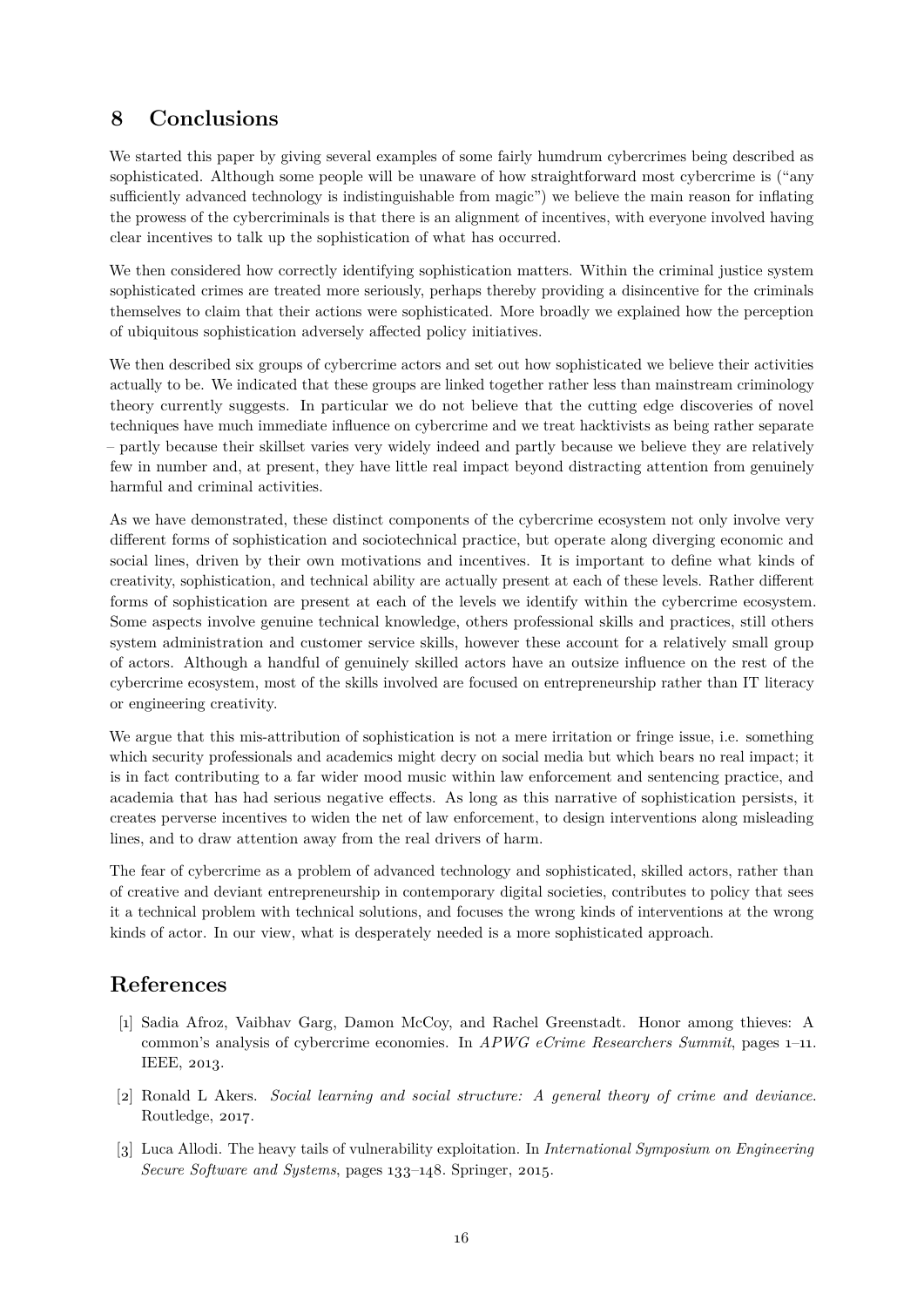- <span id="page-16-16"></span>[4] Luca Allodi. Economic factors of vulnerability trade and exploitation. In *Proceedings of the 2017 ACM SIGSAC conference on computer and communications security*, pages 1483–1499, 2017.
- <span id="page-16-5"></span>[5] Ross Anderson, Chris Barton, Rainer Böhme, Richard Clayton, Carlos Gañán, Tom Grasso, Michael Levi, Tyler Moore, and Marie Vasek. Measuring the changing cost of cybercrime. In *Workshop on the Economics of Information Security*, 2019.
- <span id="page-16-14"></span>[6] Ross Anderson, Richard Clayton, Rainer Böhme, and Ben Collier. Silicon den: Cybercrime is entrepreneurship. In *Workshop on the Economics of Information Security*, 2021.
- <span id="page-16-13"></span>[7] Manos Antonakakis, Tim April, Michael Bailey, Matt Bernhard, Elie Bursztein, Jaime Cochran, Zakir Durumeric, Alex J Halderman, Luca Invernizzi, Michalis Kallitsis, Deepak Kumar, Chaz Lever, Zane Ma, Joshua Mason, Damian Menscher, Chad Seaman, Nick Sullivan, Kurt Thomas, and Yi Zhou. Understanding the Mirai botnet. *USENIX Security Symposium*, pages 1093–1110, 2017.
- <span id="page-16-15"></span>[8] Paul Arnell and Alan Reid. Hackers beware: the cautionary story of Gary McKinnon. *Information & Communications Technology Law*, 18(1):1–12, 2009.
- <span id="page-16-9"></span>[9] Ashish Arora, Ramayya Krishnan, Rahul Telang, and Yubao Yang. Impact of vulnerability disclosure and patch availability – an empirical analysis. In *Workshop on the Economics of Information Security*, 2004.
- <span id="page-16-10"></span>[10] Ashish Arora, Rahul Telang, and Hao Xu. Optimal policy for software vulnerability disclosure. *Management Science*, 54:642–656, 04 2008.
- <span id="page-16-11"></span>[11] W Brian Arthur. Competing technologies, increasing returns, and lock-in by historical events. *The Economic Journal*, 99(394):116–131, 1989.
- <span id="page-16-12"></span><span id="page-16-6"></span>[12] Miriam H Baer. Unsophisticated sentencing. *Wayne L. Rev.*, 61:61, 2015.
- [13] Kurt Baker. Ransomware as a service (RaaS) explained, 2022. URL: [https://www.crowdstrike.com/](https://www.crowdstrike.com/cybersecurity-101/ransomware/ransomware-as-a-service-raas/) [cybersecurity-101/ransomware/ransomware-as-a-service-raas/](https://www.crowdstrike.com/cybersecurity-101/ransomware/ransomware-as-a-service-raas/).
- <span id="page-16-2"></span>[14] Gabriel Bassett, C. David Hylender, Philippe Langlois, Alexandre Pinto, and Suzanne Widup. Verizon 2021 Data Breach Investigations Report, 2022. URL: <https://verizon.com/dbir/>.
- <span id="page-16-0"></span>[15] BBC. General election 2019: Labour Party hit by second cyber-attack, 2019. URL: [https://](https://www.bbc.co.uk/news/election-2019-50388879) [www.bbc.co.uk/news/election-2019-50388879](https://www.bbc.co.uk/news/election-2019-50388879).
- <span id="page-16-1"></span>[16] Ian Beer and Samuel Groß. A deep dive into an NSO zero-click iMessage exploit: Remote code execution. <https://googleprojectzero.blogspot.com/2021/12/a-deep-dive-into-nso-zero-click.html>, 2021.
- <span id="page-16-7"></span>[17] Frank O Bowman III. Damp squib: The disappointing denouement of the sentencing commission's economic crime project (and what they should do now). *Federal Sentencing Reporter*, 27(5):270–283, 2015.
- <span id="page-16-18"></span>[18] Roderic Broadhurst, Peter Grabosky, Mamoun Alazab, Brigitte Bouhours, and Steve Chon. An analysis of the nature of groups engaged in cyber crime. *International Journal of Cyber Criminology*,  $8(1):1-20, 2014.$
- <span id="page-16-3"></span>[19] John Chambers. What does the Internet of Everything mean for security?, 2015. URL: [https:](https://www.weforum.org/agenda/2015/01/companies-fighting-cyber-crime/) [//www.weforum.org/agenda/2015/01/companies-fighting-cyber-crime/](https://www.weforum.org/agenda/2015/01/companies-fighting-cyber-crime/).
- <span id="page-16-17"></span>[20] Kim-Kwang Raymond Choo. Organised crime groups in cyberspace: a typology. *Trends in organized crime*, 11(3):270–295, 2008.
- <span id="page-16-8"></span><span id="page-16-4"></span>[21] Arthur C. Clarke. Clarke's Third Law on UFO's. *Science*, 159(3812), 1968.
- [22] Stanley Cohen. *Visions of social control*. Polity Press Cambridge, 1985.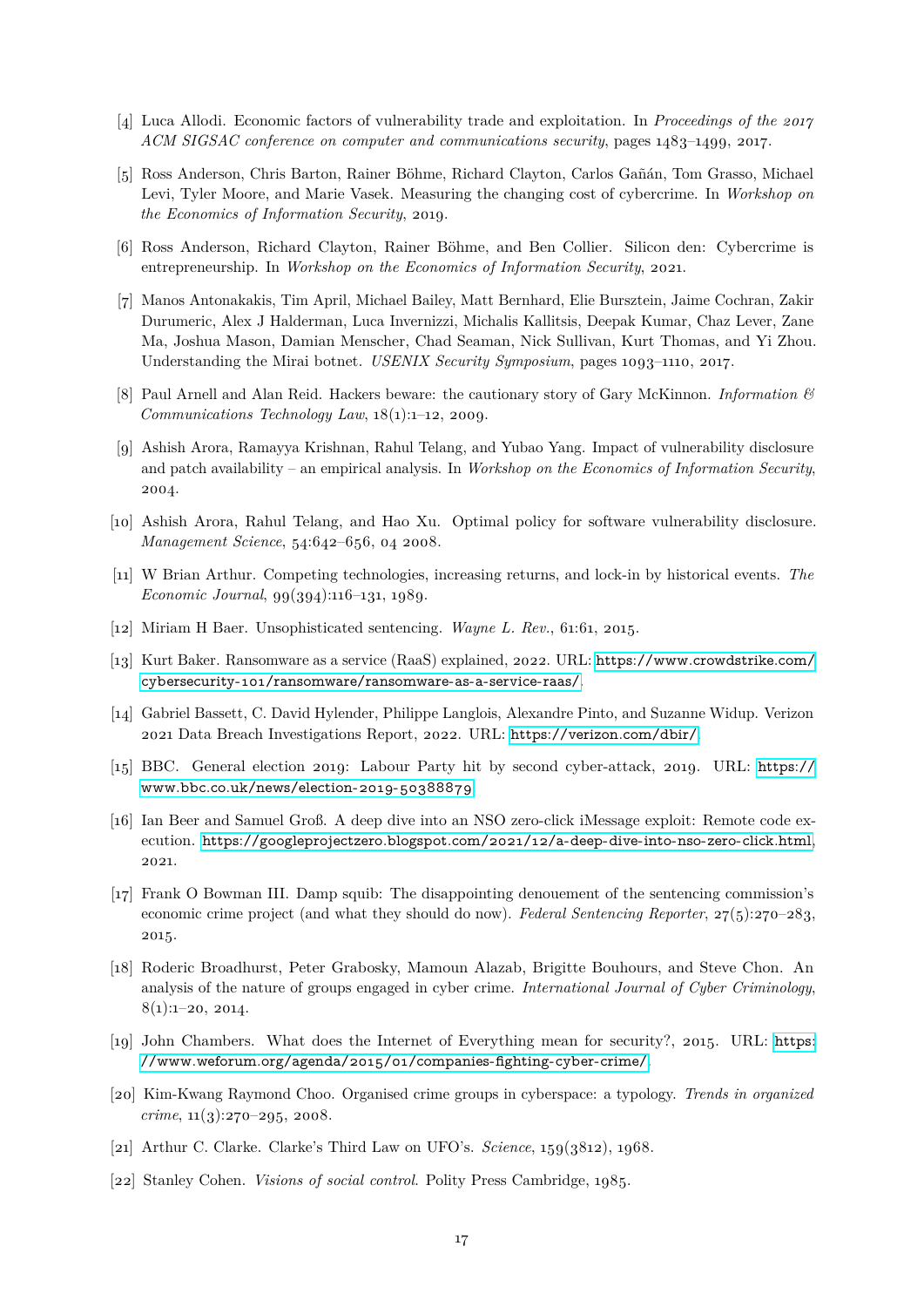- <span id="page-17-9"></span>[23] Ben Collier, Richard Clayton, Alice Hutchings, and Daniel Thomas. Cybercrime is (often) boring: maintaining the infrastructure of cybercrime economies. In *Workshop on the Economics of Information Security*, 2020.
- <span id="page-17-13"></span>[24] Ben Collier, Daniel R Thomas, Richard Clayton, and Alice Hutchings. Booting the booters: Evaluating the effects of police interventions in the market for denial-of-service attacks. In *Proceedings of the Internet Measurement Conference (IMC)*, pages 50–64. ACM, 2019.
- <span id="page-17-14"></span>[25] Ben Collier, Daniel R Thomas, Richard Clayton, Alice Hutchings, and Yi Ting Chua. Influence, infrastructure, and recentering cybercrime policing: evaluating emerging approaches to online law enforcement through a market for cybercrime services. *Policing and Society*, pages 1–22, 2021.
- <span id="page-17-8"></span>[26] Marco Cova, Christopher Kruegel, and Giovanni Vigna. There is no free phish: An analysis of "free" and live phishing kits. In *2nd USENIX Workshop on Offensive Technologies (WOOT 08)*, San Jose, CA, 2008. USENIX Association.
- <span id="page-17-1"></span>[27] Crown Prosecution Service. Legal Guidance: Computer Misuse Act, 2020. URL: [https:](https://www.cps.gov.uk/legal-guidance/computer-misuse-act) [//www.cps.gov.uk/legal-guidance/computer-misuse-act](https://www.cps.gov.uk/legal-guidance/computer-misuse-act).
- <span id="page-17-3"></span>[28] Giovanni Dosi. Technological paradigms and technological trajectories: a suggested interpretation of the determinants and directions of technical change. *Research policy*, 11(3):147–162, 1982.
- <span id="page-17-5"></span>[29] Joseph Farrell and Garth Saloner. Standardization, compatibility, and innovation. *the RAND Journal of Economics*, pages 70–83, 1985.
- <span id="page-17-17"></span>[30] Vaibhav Garg and L Jean Camp. Why cybercrime? *Acm Sigcas Computers and Society*, 45(2):20–28, 2015.
- <span id="page-17-6"></span>[31] Frank W Geels. Technological transitions as evolutionary reconfiguration processes: a multi-level perspective and a case-study. *Research Policy*, 31(8-9):1257–1274, 2002.
- <span id="page-17-7"></span>[32] Matt Goerzen and Gabriella Coleman. Wearing many hats, the rise of the professional security hacker. *Data and Society*, 2022.
- <span id="page-17-16"></span>[33] Andrew Goldsmith and David S Wall. The seductions of cybercrime: Adolescence and the thrills of digital transgression. *European Journal of Criminology*, 2019. [doi:10.1177/1477370819887305](https://doi.org/10.1177/1477370819887305).
- <span id="page-17-15"></span>[34] the Grugq. Crimeops: The operational art of cyber crime, 2020. URL: [https://sec.okta.com/](https://sec.okta.com/articles/2020/08/crimeops-operational-art-cyber-crime) [articles/2020/08/crimeops-operational-art-cyber-crime](https://sec.okta.com/articles/2020/08/crimeops-operational-art-cyber-crime).
- <span id="page-17-2"></span>[35] Hermann Härtig, Claude-Joachim Hamann, and Michael Roitzsch. The mathematics of obscurity: On the trustworthiness of open source. In *Workshop on the Economics of Information Security*, 2010.
- <span id="page-17-0"></span>[36] Alex Hern. TalkTalk hit with record £400k fine over cyber-attack. *The Guardian*, 2016. URL: [https://www.theguardian.com/business/2016/oct/05/talktalk-hit-with-record-](https://www.theguardian.com/business/2016/oct/05/talktalk-hit-with-record-400k-fine-over-cyber-attack)[400k-fine-over-cyber-attack](https://www.theguardian.com/business/2016/oct/05/talktalk-hit-with-record-400k-fine-over-cyber-attack).
- <span id="page-17-12"></span>[37] Thomas J Holt. Subcultural evolution? examining the influence of on-and off-line experiences on deviant subcultures. *Deviant Behavior*, 28(2):171–198, 2007.
- <span id="page-17-11"></span>[38] Thomas J Holt. Examining the role of technology in the formation of deviant subcultures. *Social Science Computer Review*, 28(4):466–481, 2010.
- <span id="page-17-4"></span>[39] John Howells. The response of old technology incumbents to technological competition – does the sailing ship effect exist? *Journal of Management Studies*, 39(7):887–906, 2002.
- <span id="page-17-10"></span>[40] Alice Hutchings. Crime from the keyboard: organised cybercrime, co-offending, initiation and knowledge transmission. *Crime, Law and Social Change*, 62(1):1–20, 2014.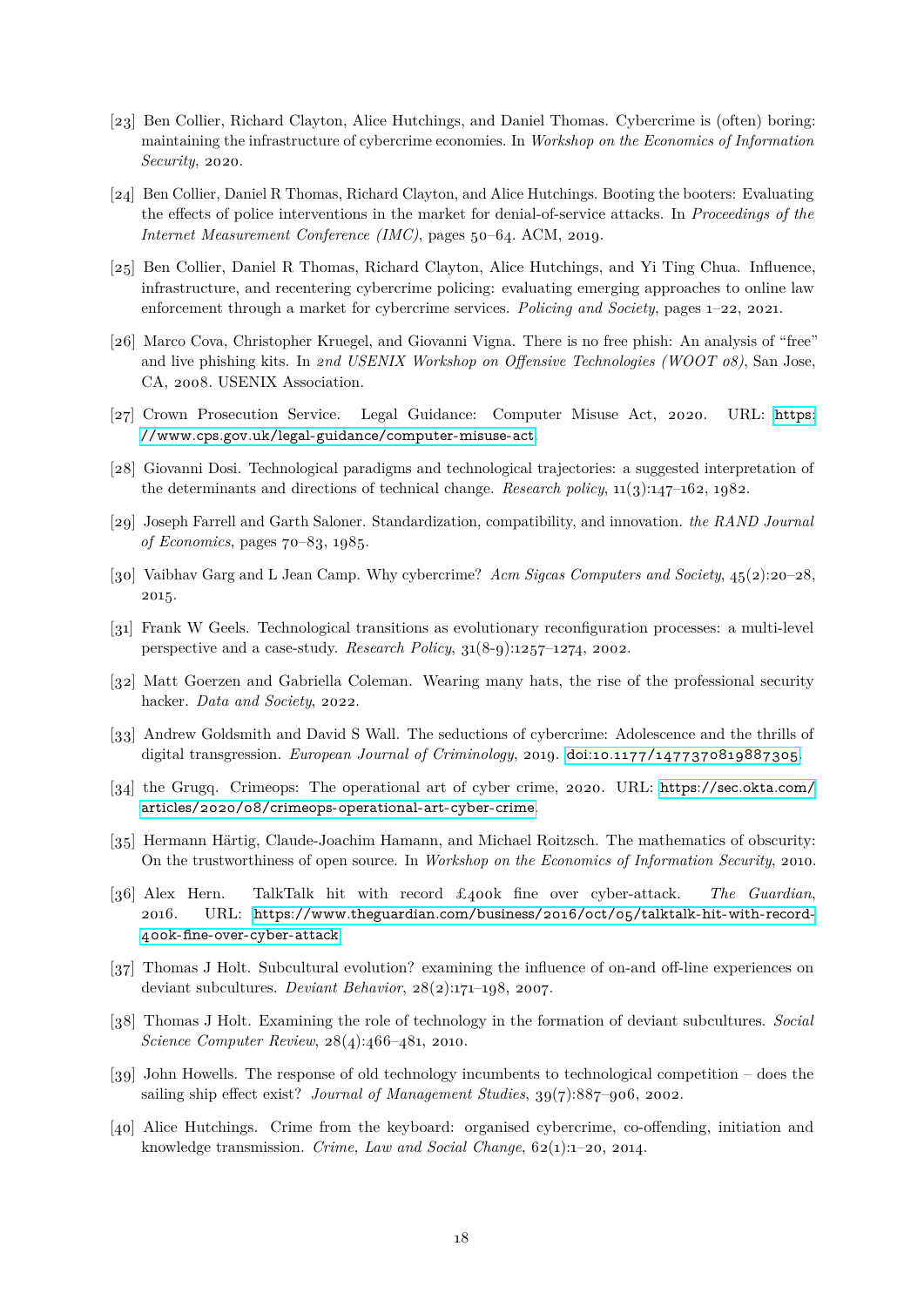- <span id="page-18-8"></span>[41] Alice Hutchings and Richard Clayton. Exploring the provision of online booter services. *Deviant Behavior*, 37(10):1163-1178, 2016.
- <span id="page-18-14"></span>[42] Alice Hutchings and Richard Clayton. Configuring Zeus: A case study of online crime target selection and knowledge transmission. In *Proceedings of the 2017 APWG Symposium on Electronic Crime Research (eCrime)*, pages 33–40. IEEE, 2017.
- <span id="page-18-11"></span>[43] Alice Hutchings and Sergio Pastrana. Understanding ewhoring. In *2019 IEEE European Symposium on Security and Privacy (EuroS&P)*, pages 201–214. IEEE, 2019.
- <span id="page-18-15"></span>[44] Mohammad Karami and Damon McCoy. Rent to pwn: Analyzing commodity booter DDoS services. *USENIX ;login*, 38(6):20–23, 2013.
- <span id="page-18-3"></span>[45] Neal Kumar Katyal. Criminal law in cyberspace. *University of Pennsylvania Law Review*, 149(4):1003– 1114, 2001.
- <span id="page-18-6"></span><span id="page-18-2"></span>[46] David K Kessler. Cybercrime sentencing. *Dep't of Just. J. Fed. L. & Prac.*, 69:107, 2021.
- [47] Yoongu Kim, Ross Daly, Jeremie Kim, Chris Fallin, Ji Hye Lee, Donghyuk Lee, Chris Wilkerson, Konrad Lai, and Onur Mutlu. Flipping Bits in Memory Without Accessing Them: An Experimental Study of DRAM Disturbance Errors. In *Proceedings – International Symposium on Computer Architecture*, 06 2014.
- <span id="page-18-16"></span>[48] Leonard Kleinman. Cyberattacks: Just how sophisticated have they become? *Forbes Technology Council, Council Post*, 2020. URL: [https://www.forbes.com/sites/forbestechcouncil/2020/11/](https://www.forbes.com/sites/forbestechcouncil/2020/11/03/cyberattacks-just-how-sophisticated-have-they-become/) [03/cyberattacks-just-how-sophisticated-have-they-become/](https://www.forbes.com/sites/forbestechcouncil/2020/11/03/cyberattacks-just-how-sophisticated-have-they-become/).
- <span id="page-18-7"></span>[49] Vadim Kotov and Fabio Massacci. Anatomy of exploit kits. In Jan Jürjens, Benjamin Livshits, and Riccardo Scandariato, editors, *Engineering Secure Software and Systems*, pages 181–196, Berlin, Heidelberg, 2013. Springer Berlin Heidelberg.
- <span id="page-18-10"></span><span id="page-18-1"></span>[50] Nir Kshetri. The simple economics of cybercrimes. *IEEE Security & Privacy*, 4(1):33–39, 2006.
- [51] Jeanne Kuang. Missouri prosecutor declines to charge St. Louis Post-Dispatch reporter Parson targeted, 2022. URL: <https://www.kansascity.com/news/politics-government/article258315738.html>.
- <span id="page-18-12"></span><span id="page-18-9"></span>[52] Arun Kundnani. Radicalisation: the journey of a concept. *Race & class*, 54(2):3–25, 2012.
- [53] Isak Ladegaard. We know where you are, what you are doing and we will catch you: Testing deterrence theory in digital drug markets. *The British Journal of Criminology*, 58(2):414–433, 2018.
- <span id="page-18-0"></span>[54] Ralph Langner. Stuxnet: Dissecting a cyberwarfare weapon. *IEEE Security & Privacy*, 9(3):49–51, 2011.
- <span id="page-18-4"></span>[55] Rebecca Ledingham and Richard Mills. A preliminary study of autism and cybercrime in the context of international law enforcement. *Advances in Autism*, 2015.
- <span id="page-18-13"></span>[56] Eric Rutger Leukfeldt and Thomas J Holt. Cybercrime on the menu? examining cafeteria-style offending among financially motivated cybercriminals. *Computers in Human Behavior*, 126:106979, 2022.
- <span id="page-18-17"></span>[57] Ian Levy. National scale cyber security. In *USENIX Enigma*, 2017. URL: [https://www.usenix.org/](https://www.usenix.org/conference/enigma2017/conference-program/presentation/levy) [conference/enigma2017/conference-program/presentation/levy](https://www.usenix.org/conference/enigma2017/conference-program/presentation/levy).
- <span id="page-18-5"></span>[58] Alliyza Lim, Neil Brewer, and Robyn L Young. Revisiting the relationship between cybercrime, autistic traits, and autism. *Journal of Autism and Developmental Disorders*, pages 1–12, 2021.
- <span id="page-18-18"></span>[59] Howard F Lipson. Tracking and tracing cyber-attacks: Technical challenges and global policy issues. Technical report, Carnegie-Mellon Univ Pittsburgh Pa Software Engineering Inst, 2002.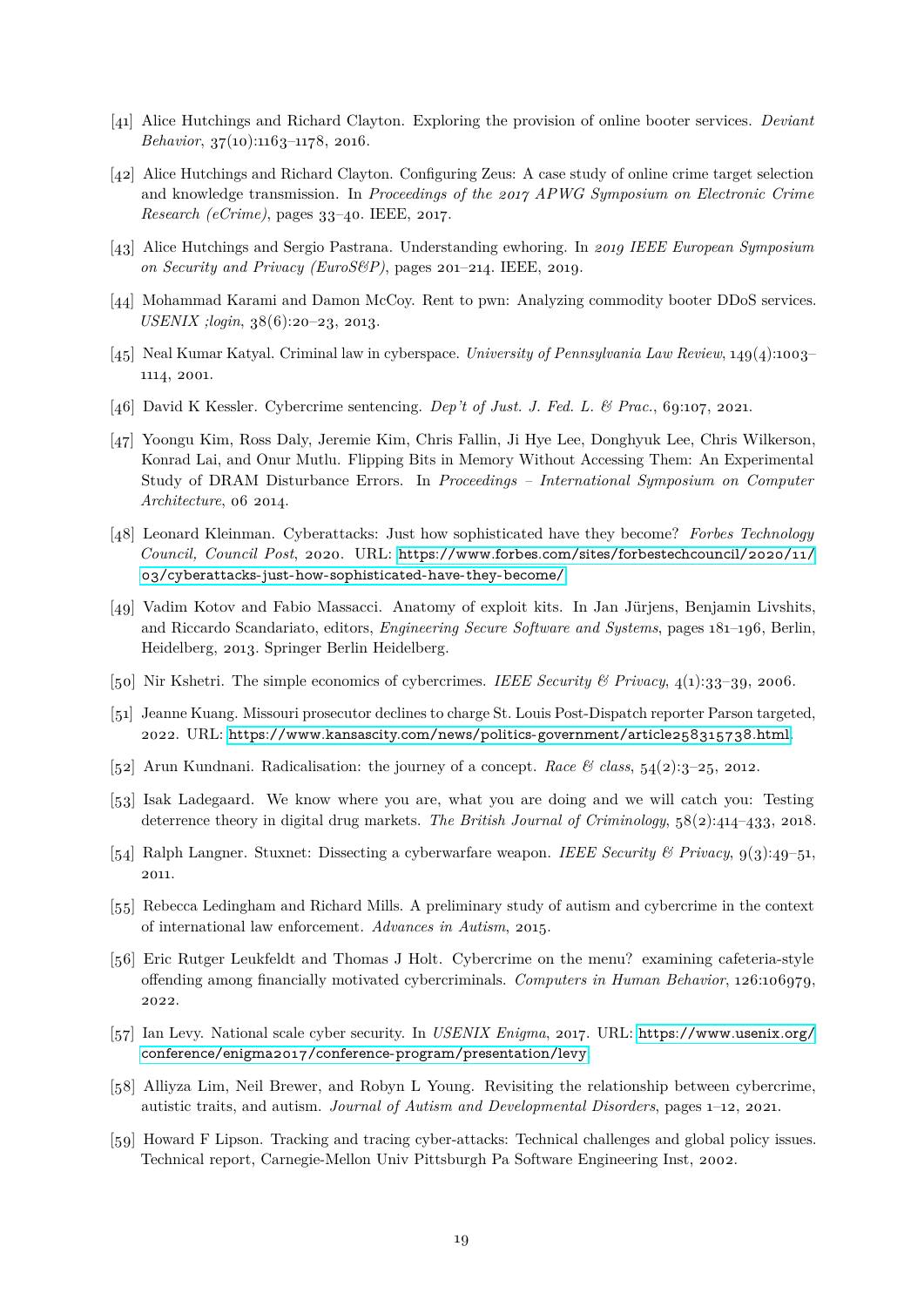- <span id="page-19-9"></span>[60] Log4j team. Fixed in Log4j 2.16.0 (Java 8) and Log4j 2.12.2 (Java 7), 2020. URL: [https://](https://logging.apache.org/log4j/2.x/security.html) [logging.apache.org/log4j/2.x/security.html](https://logging.apache.org/log4j/2.x/security.html).
- <span id="page-19-12"></span>[61] Dhia Mahjoub. Behaviors and patterns of bulletproof and anonymous hosting providers. In *USENIX Enigma*, 2017. URL: [https://www.usenix.org/conference/enigma2017/conference](https://www.usenix.org/conference/enigma2017/conference-program/presentation/mahjoub)[program/presentation/mahjoub](https://www.usenix.org/conference/enigma2017/conference-program/presentation/mahjoub).
- <span id="page-19-4"></span>[62] Derek Manky. Cybercrime as a service: a very modern business. *Computer Fraud & Security*,  $2013(6):9-13, 2013.$
- <span id="page-19-3"></span>[63] Lesley McAra and Susan McVie. Youth crime and justice: Key messages from the Edinburgh study of youth transitions and crime. *Criminology & Criminal Justice*, 10(2):179–209, 2010.
- <span id="page-19-0"></span>[64] Merriam-Webster.com. Dictionary, 2022. URL: [https://www.merriam-webster.com/dictionary/](https://www.merriam-webster.com/dictionary/sophisticated) [sophisticated](https://www.merriam-webster.com/dictionary/sophisticated).
- <span id="page-19-15"></span>[65] Stefania Milan. Hacktivism as a radical media practice, 2015. URL: [https://papers.ssrn.com/sol3/](https://papers.ssrn.com/sol3/papers.cfm?abstract_id=2901929) papers.cfm?[abstract\\_id](https://papers.ssrn.com/sol3/papers.cfm?abstract_id=2901929)=2901929.
- <span id="page-19-2"></span>[66] Tyler Moore and Richard Clayton. How hard can it be to measure phishing? In *Mapping and Measuring Cybercrime, Oxford, UK*, 2010.
- <span id="page-19-5"></span>[67] Roberto Musotto and David S Wall. More Amazon than Mafia: analysing a DDoS stresser service as organised cybercrime. *Trends in Organized Crime*, pages 1–19, 2020.
- <span id="page-19-10"></span>[68] Jens Neisius and Richard Clayton. Orchestrated crime: The high yield investment fraud ecosystem. In *2014 APWG Symposium on Electronic Crime Research*, pages 48–58. IEEE, 2014.
- <span id="page-19-17"></span>[69] Paul Ohm. The myth of the superuser: Fear, risk, and harm online. *UC Davis Law Review*, 41:1327–1402, 2008.
- <span id="page-19-8"></span>[70] OpenSSL. TLS heartbeat read overrun (CVE-2014-0160). URL: [https://www.openssl.org/news/](https://www.openssl.org/news/secadv/20140407.txt) [secadv/20140407.txt](https://www.openssl.org/news/secadv/20140407.txt).
- <span id="page-19-11"></span>[71] Rebekah Overdorf, Marc Juarez, Gunes Acar, Rachel Greenstadt, and Claudia Diaz. How unique is your .onion? an analysis of the fingerprintability of Tor onion services. In *CCS '17*, pages 2021–2036, New York, NY, USA, 2017. Association for Computing Machinery.
- <span id="page-19-13"></span>[72] Sergio Pastrana, Daniel R Thomas, Alice Hutchings, and Richard Clayton. CrimeBB: Enabling cybercrime research on underground forums at scale. In *Proceedings of the 2018 World Wide Web Conference*, pages 1845–1854, 2018.
- <span id="page-19-14"></span>[73] Maria Grazia Porcedda and David S Wall. Cascade and chain effects in big data cybercrime: Lessons from the TalkTalk hack. In *IEEE European Symposium on Security and Privacy Workshops (EuroS&PW)*, pages 443–452. IEEE, 2019.
- <span id="page-19-16"></span>[74] Maria Grazia Porcedda and David S Wall. Modelling the cybercrime cascade effect in data crime. In *2021 IEEE European Symposium on Security and Privacy Workshops (EuroS&PW)*, pages 161–177. IEEE, 2021.
- <span id="page-19-6"></span>[75] Sam Ransbotham. An empirical analysis of exploitation attempts based on vulnerabilities in open source software. In *Workshop on the Economics of Information Security*, 2010.
- <span id="page-19-7"></span>[76] Sam Ransbotham and Sabyasachi Mitra. The impact of immediate disclosure on attack diffusion and volume. In Bruce Schneier, editor, *Economics of Information Security and Privacy III*, pages 1–12, New York, NY, 2013. Springer New York.
- <span id="page-19-1"></span>[77] Shaked Reiner. Golden SAML revisited: The Solorigate connection, 2020. URL: [https://www.cyberark.com/resources/threat-research-blog/golden-saml-revisited-the](https://www.cyberark.com/resources/threat-research-blog/golden-saml-revisited-the-solorigate-connection)[solorigate-connection](https://www.cyberark.com/resources/threat-research-blog/golden-saml-revisited-the-solorigate-connection).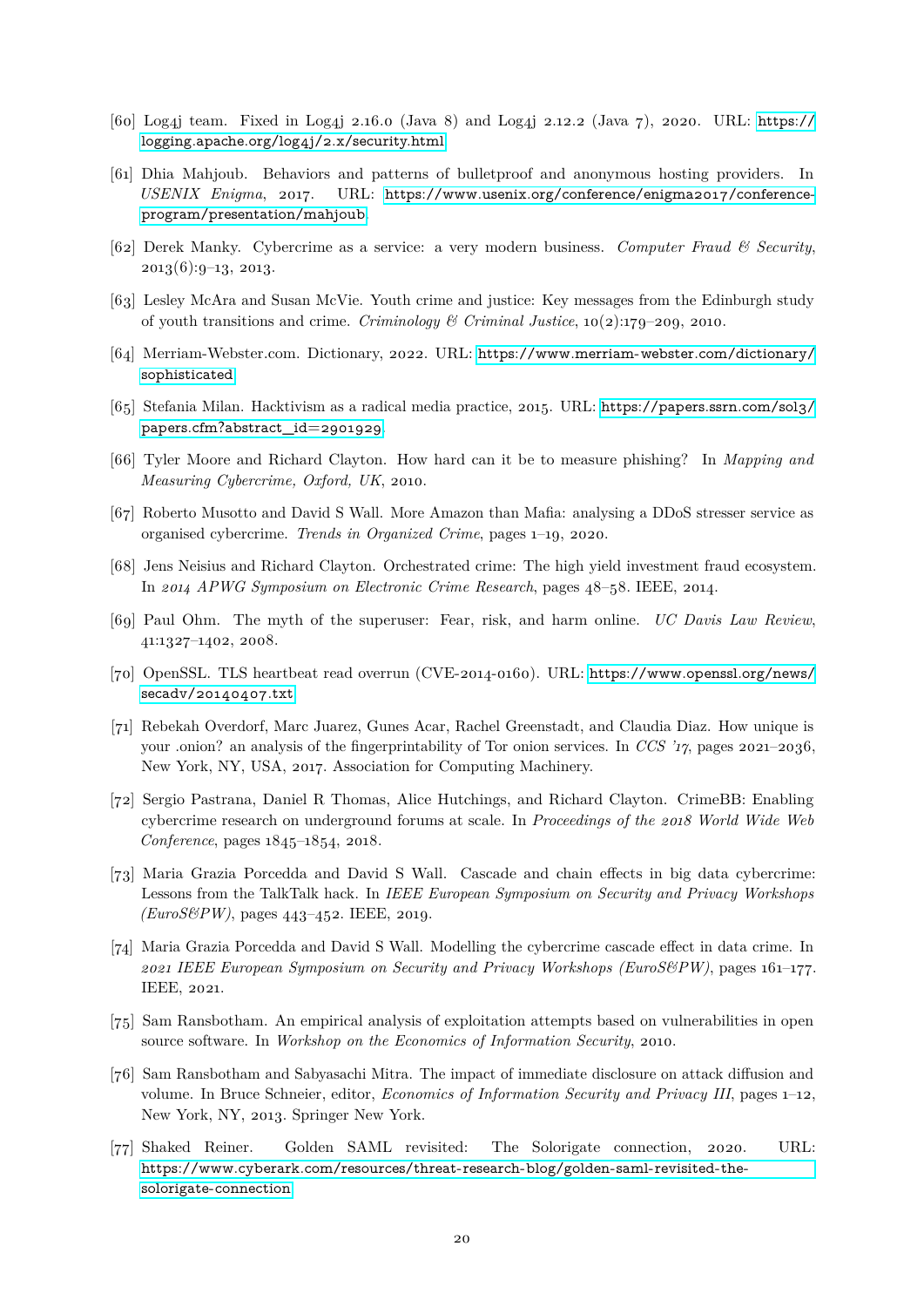- <span id="page-20-7"></span><span id="page-20-6"></span>[78] Eric Rescorla. Is finding security holes a good idea? *IEEE Security & Privacy*, 3(1):14–19, 2005.
- <span id="page-20-13"></span>[79] Jamie Saunders. Tackling cybercrime – the UK response. *Journal of cyber policy*, 2(1):4–15, 2017.
- [80] Molly Sauter. 'LOIC will tear us apart': The impact of tool design and media portrayals in the success of activist DDoS attacks. *American Behavioral Scientist*, 57(7):983–1007, 2013.
- <span id="page-20-0"></span>[81] John Simpson and Edmund Weiner (eds). *Oxford English Dictionary, Second Edition*. Oxford University Press, 1989.
- <span id="page-20-1"></span>[82] Spalding Voice. Local schoolboy (17) ordered to pay back over £2.1m after internet fraud. [https://www.spaldingvoice.co.uk/local-schoolboy-17-ordered-to-pay-back-over-2-1m](https://www.spaldingvoice.co.uk/local-schoolboy-17-ordered-to-pay-back-over-2-1m-after-internet-fraud/)[after-internet-fraud/](https://www.spaldingvoice.co.uk/local-schoolboy-17-ordered-to-pay-back-over-2-1m-after-internet-fraud/), 2021.
- <span id="page-20-8"></span>[83] Matt Spencer. Creative malfunction: Finding fault with rowhammer. *Computational Culture*, 8, 2021.
- <span id="page-20-16"></span><span id="page-20-9"></span>[84] Alex Stamos. Keynote: Tackling the trust and safety crisis. In *USENIX Security '19*, 2019.
- [85] Kevin F Steinmetz. Executing effective social engineering penetration tests: A qualitative analysis. *Journal of Applied Security Research*, pages 1–21, 2021.
- <span id="page-20-17"></span>[86] Kevin F Steinmetz, Thomas J Holt, and Karen M Holt. Decoding the binary: Reconsidering the hacker subculture through a gendered lens. *Deviant Behavior*, 41(8):936–948, 2020.
- <span id="page-20-3"></span>[87] Jack Stubbs. Exclusive: UK's Labour sticks to 'basic' \$20 cyber defense after attacks, emails show, 2019. URL: [https://www.reuters.com/article/us-britain-election-cyber-exclusive](https://www.reuters.com/article/us-britain-election-cyber-exclusive-idCAKBN1XT27R)[idCAKBN1XT27R](https://www.reuters.com/article/us-britain-election-cyber-exclusive-idCAKBN1XT27R).
- <span id="page-20-2"></span>[88] TalkTalk. Website attack affecting our customers. [https://web.archive.org/web/20151022211310/](https://web.archive.org/web/20151022211310/http://help2.talktalk.co.uk/oct22incident) [http://help2.talktalk.co.uk/oct22incident](https://web.archive.org/web/20151022211310/http://help2.talktalk.co.uk/oct22incident), 2015.
- <span id="page-20-12"></span>[89] Leonie Tanczer, Isabel Lopez Neira, Simon Parkin, Trupti Patel, and George Danezis. Gender and IoT research report. *University College London, white paper*, 2018.
- <span id="page-20-14"></span>[90] Alan Travis and Owen Bowcott. Gary McKinnon will not be extradited to US, Theresa May announces. *The Guardian*, 2017.
- <span id="page-20-4"></span>[91] UK Government. The UK Cyber Security Strategy, 2011. URL: [https://](https://assets.publishing.service.gov.uk/government/uploads/system/uploads/attachment_data/file/60961/uk-cyber-security-strategy-final.pdf) [assets.publishing.service.gov.uk/government/uploads/system/uploads/attachment\\_data/](https://assets.publishing.service.gov.uk/government/uploads/system/uploads/attachment_data/file/60961/uk-cyber-security-strategy-final.pdf) [file/60961/uk-cyber-security-strategy-final.pdf](https://assets.publishing.service.gov.uk/government/uploads/system/uploads/attachment_data/file/60961/uk-cyber-security-strategy-final.pdf).
- <span id="page-20-5"></span>[92] US Department of Justice. Department of justice announces new policy for charging cases under the computer fraud and abuse act, 2022. URL: [https://www.justice.gov/opa/pr/department-justice](https://www.justice.gov/opa/pr/department-justice-announces-new-policy-charging-cases-under-computer-fraud-and-abuse-act)[announces-new-policy-charging-cases-under-computer-fraud-and-abuse-act](https://www.justice.gov/opa/pr/department-justice-announces-new-policy-charging-cases-under-computer-fraud-and-abuse-act).
- <span id="page-20-10"></span>[93] Anh V Vu, Jack Hughes, Ildiko Pete, Ben Collier, Yi Ting Chua, Ilia Shumailov, and Alice Hutchings. Turning up the dial: the evolution of a cybercrime market through set-up, stable, and covid-19 eras. In *Proceedings of the ACM Internet Measurement Conference*, pages 551–566, 2020.
- <span id="page-20-18"></span>[94] David Wall. *Cybercrime: The transformation of crime in the information age*, volume 4. Polity, 2007.
- <span id="page-20-15"></span>[95] David S Wall. Towards a conceptualisation of cloud (cyber) crime. In *International Conference on Human Aspects of Information Security, Privacy, and Trust*, pages 529–538. Springer, 2017.
- <span id="page-20-11"></span>[96] Brad Wardman, Michael Weideman, Jakub Burgis, Nicole Harris, Blake Butler, and Nate Pratt. A practical analysis of the rise in mobile phishing. In Ali Dehghantanha, Mauro Conti, and Tooska Dargahi, editors, *Cyber Threat Intelligence*, pages 155–168. Springer International Publishing, 2018.